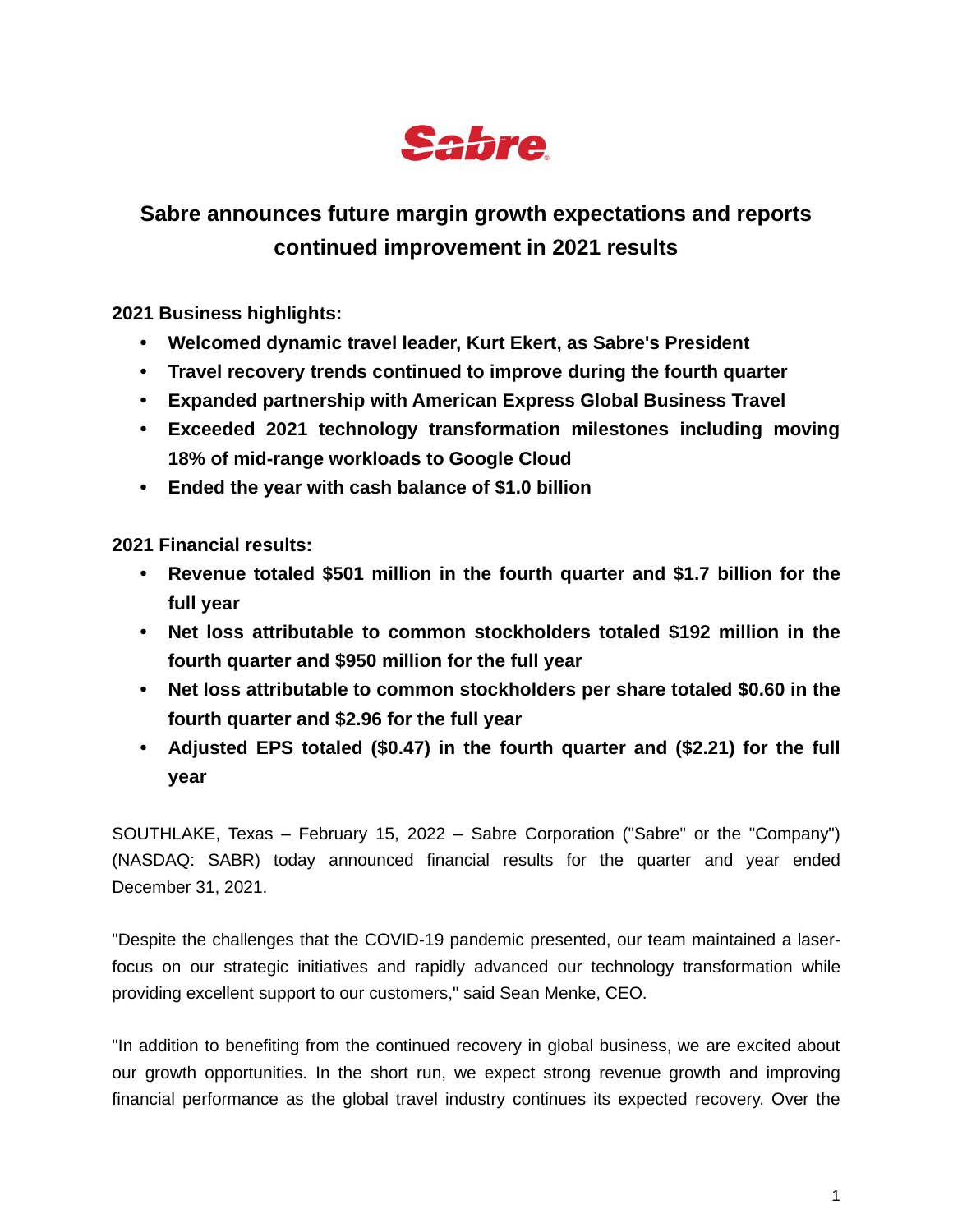medium term, the realization of our technology transformation and cloud migration are expected to unlock significant savings and expand revenue opportunities. By 2025, we expect to exceed pre-COVID-19 levels for Adjusted EBITDA, Adjusted EBITDA margin, operating income and Free Cash Flow."

#### **Q4 2021 Financial Summary**

Sabre consolidated fourth quarter revenue totaled \$501 million, a 60% improvement versus \$314 million in the fourth quarter of 2020. The increase in revenue was driven by an increase in global air, hotel and other travel bookings due to continued recovery from the COVID-19 pandemic.

Operating loss was \$126 million, a significant improvement versus operating loss of \$220 million in the fourth quarter of 2020. The improvement in operating results was driven by increased revenue due to the continued recovery from the COVID-19 pandemic, lower depreciation and amortization and a decrease in provision for expected credit losses. These impacts were partially offset by increased Travel Solutions incentive expenses and Hospitality Solutions transaction-related costs, as well as total company technology hosting expenses due to volume recovery trends, increased labor and professional service expenses and an increase in legal costs due to ongoing litigation.

Net loss attributable to common stockholders totaled \$192 million, an improvement versus net loss of \$325 million in the fourth quarter of 2020. Diluted net loss attributable to common stockholders per share (EPS) totaled \$0.60, versus diluted net loss attributable to common stockholders per share of \$1.02 in the fourth quarter of 2020. The improvement in net income attributable to common stockholders was driven by the items impacting operating loss described above, as well as lower tax expense and an \$11 million reduction in loss on extinguishment of debt.

Adjusted EBITDA was negative \$26 million, an improvement versus Adjusted EBITDA of negative \$101 million in the fourth quarter of 2020. The improvement in Adjusted EBITDA was driven by increased revenue due to the continued recovery from the COVID-19 pandemic and a decrease in provision for expected credit losses. These impacts were partially offset by increased Travel Solutions incentive expenses and Hospitality Solutions transaction-related costs, as well as total company technology hosting expenses due to volume recovery trends and increased labor and professional service expenses.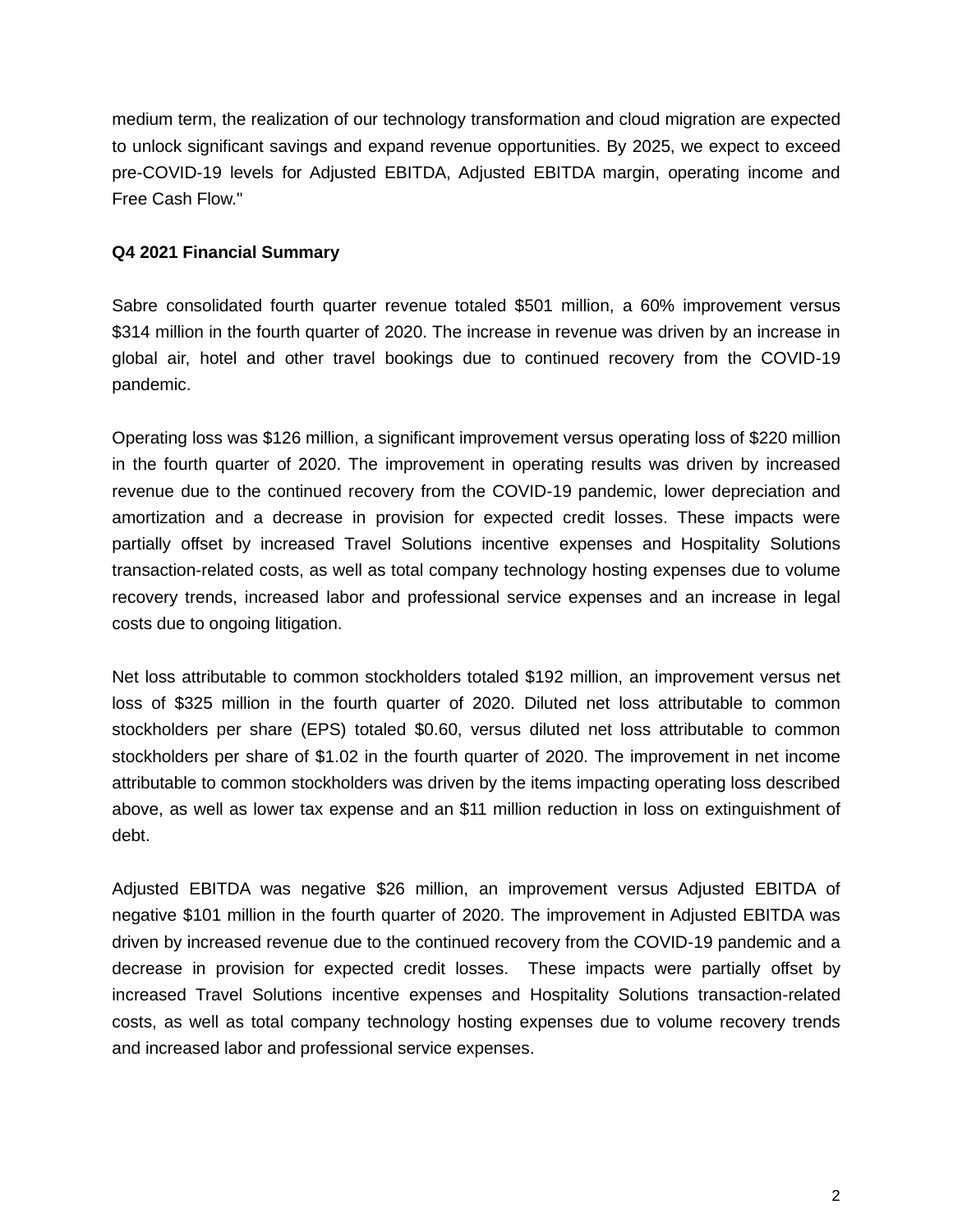Adjusted Operating Loss was \$68 million, an improvement versus Adjusted Operating Loss of \$169 million in the fourth quarter of 2020. The improvement in operating results was driven by the items impacting Adjusted EBITDA above and lower depreciation and amortization.

Sabre reported Adjusted EPS of (\$0.47), an improvement versus (\$0.80) in the fourth quarter of 2020.

With regards to Sabre's fourth quarter 2021 cash flows (versus prior year):

- Cash used in operating activities totaled \$7 million (vs. \$183 million)
- Cash used in investing activities totaled \$24 million (vs. cash provided by investing activities of \$51 million)
- Cash used in financing activities totaled \$14 million (vs. \$36 million)
- Capitalized expenditures totaled \$24 million (vs. \$17 million)

Free Cash Flow for the quarter was negative \$30 million, versus Free Cash Flow of negative \$200 million in the fourth quarter of 2020.

#### **Full Year 2021 Financial Summary**

For the full year 2021, Sabre total consolidated revenue totaled \$1.7 billion, a 27% improvement versus \$1.3 billion for the prior year. The increase in revenue was driven by an increase in global air, hotel and other travel bookings due to continued recovery from the COVID-19 pandemic.

Operating loss was \$665 million, a significant improvement versus operating loss of \$988 million in 2020. The improvement in operating results was driven by increased revenue due to the continued recovery from the COVID-19 pandemic, lower depreciation and amortization, a \$79 million decline in severance costs, a \$74 million decrease in the provision for expected credit losses, a \$20 million decline in acquisition-related costs associated with the now-terminated acquisition of Farelogix and a favorable comparison to a \$14 million charge recorded in the prior year related to the closure of certain office locations. These impacts were partially offset by increased Travel Solutions incentive expenses and Hospitality Solutions transaction-related costs, as well as total company technology hosting expenses due to volume recovery trends, an increase in legal costs due to ongoing litigation, a \$51 million increase in recognized stockbased compensation expense primarily due to previously granted performance-based units and increased labor and professional service expenses.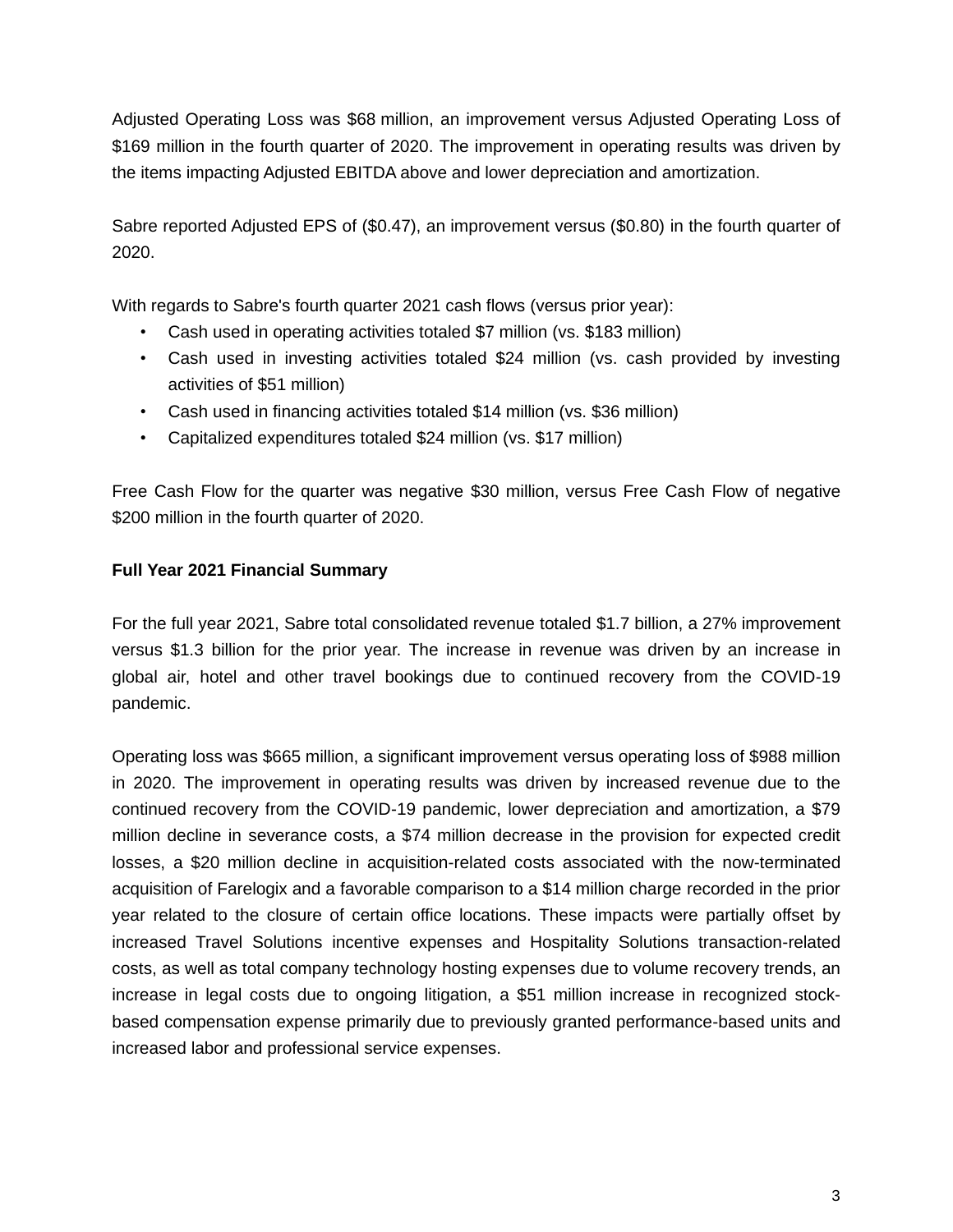Net loss attributable to common stockholders totaled \$950 million, an improvement versus net loss of \$1.3 billion in 2020. Diluted net loss attributable to common stockholders per share totaled \$2.96, versus diluted net loss attributable to common stockholders per share of \$4.45 in 2020. The improvement in net income attributable to common stockholders was driven by the items impacting operating loss described above, as well as a favorable comparison to a \$46 million charge recorded in the prior year in connection with the termination of the Farelogix acquisition agreement, a \$17 million reduction in pension-related expense, a \$15 million gain on sale of investment and a decrease in the loss on extinguishment of debt of \$9 million. These impacts were partially offset by increased interest expense, a \$10 million gain resulting from the sale of our headquarters buildings in the fourth quarter of 2020 and a smaller tax benefit than the prior year.

Adjusted EBITDA was negative \$261 million, an improvement versus Adjusted EBITDA of negative \$448 million in 2020. The improvement in Adjusted EBITDA was driven by increased revenue due to the continued recovery from the COVID-19 pandemic and a decrease in the provision for expected credit losses. These impacts were partially offset by increased Travel Solutions incentive expenses and Hospitality Solutions transaction-related costs, as well as total company technology hosting expenses due to volume recovery trends and increased labor and professional service expenses.

Adjusted Operating Loss totaled \$459 million, versus Adjusted Operating Loss of \$745 million in 2020. The improvement in operating results was driven by the items impacting Adjusted EBITDA above and lower depreciation and amortization.

For the full year 2021, Sabre reported Adjusted EPS of (\$2.21), versus \$(3.20) per share in 2020.

With regards to Sabre's full year 2021 cash flows (versus prior year):

- Cash used in operating activities totaled \$415 million (vs. \$770 million)
- Cash used in investing activities totaled \$29 million (vs. \$1 million)
- Cash used in financing activities totaled \$51 million (vs. cash provided by financing activities of \$1.8 billion)
- Capitalized expenditures totaled \$54 million (vs. \$65 million)

Free Cash Flow for the full year was negative \$469 million, versus Free Cash Flow of negative \$836 million in 2020.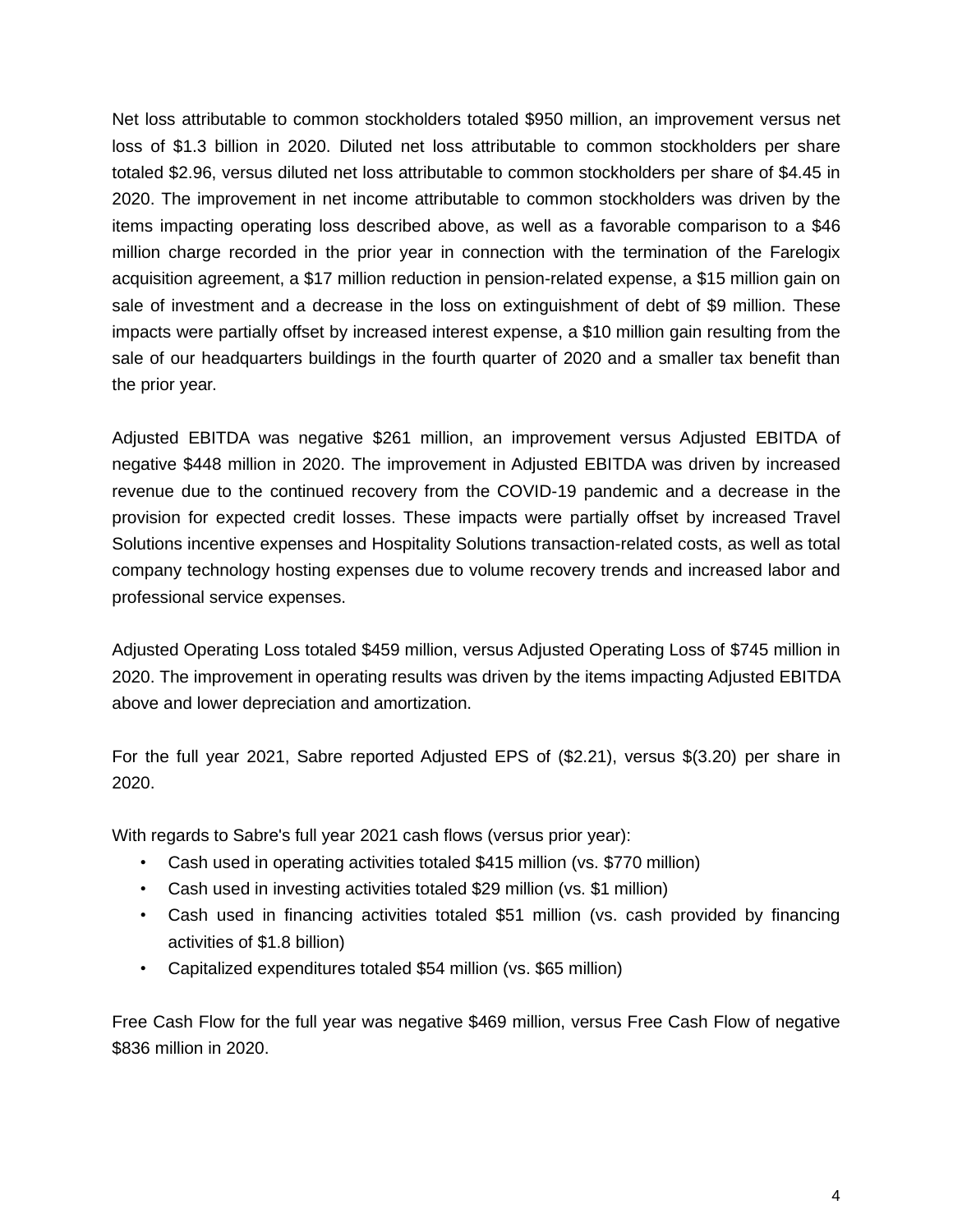#### **Financial Results**

|                                                                                               |    |            |    | Three Months Ended December 31, |                      |               | Year Ended December 31, |                  |                      |
|-----------------------------------------------------------------------------------------------|----|------------|----|---------------------------------|----------------------|---------------|-------------------------|------------------|----------------------|
| (in thousands, except for EPS; unaudited):                                                    |    | 2021       |    | 2020                            | %<br>Change<br>(B/W) |               | 2021                    | 2020             | %<br>Change<br>(B/W) |
| <b>Total Company:</b>                                                                         |    |            |    |                                 |                      |               |                         |                  |                      |
| Revenue                                                                                       | \$ | 500,637    | \$ | 313,714                         | 60                   | \$            | 1,688,875               | \$1,334,100      | 27                   |
| <b>Operating Loss</b>                                                                         | \$ | (125, 876) | \$ | (219, 509)                      | 43                   | \$            | (665, 487)              | \$<br>(988,039)  | 33                   |
| Net loss attributable to common<br>stockholders <sup>(2)</sup>                                | \$ | (192, 042) | \$ | (325,084)                       | 41                   | \$            | (950,071)               | \$(1,289,998)    | 26                   |
| Diluted net loss income attributable to<br>common stockholders per share (EPS) <sup>(2)</sup> | \$ | (0.60)     | \$ | (1.02)                          | 41                   | \$            | (2.96)                  | \$<br>(4.45)     | 33                   |
| Adjusted EBITDA <sup>(1)</sup>                                                                | \$ | (26, 390)  | \$ | (100, 541)                      | 74                   | \$            | (261, 276)              | \$<br>(447, 529) | 42                   |
| Adjusted EBITDA Margin <sup>(1)</sup>                                                         |    | (5.3)%     |    | $(32.0)\%$                      |                      |               | $(15.5)\%$              | $(33.5)\%$       |                      |
| Adjusted Operating Loss <sup>(1)</sup>                                                        | \$ | (68, 419)  | \$ | (168, 902)                      | 59                   | \$            | (459, 317)              | \$<br>(745, 274) | 38                   |
| Adjusted Net Loss(1),(2)                                                                      | \$ | (151, 672) | \$ | (252, 846)                      | 40                   | \$            | (709, 390)              | \$<br>(926,774)  | 23                   |
| Adjusted EPS <sup>(1),(2)</sup>                                                               | \$ | (0.47)     | \$ | (0.80)                          | 41                   | \$            | (2.21)                  | \$<br>(3.20)     | 31                   |
| Cash used in operating activities                                                             | \$ | (6, 502)   | \$ | (183, 176)                      | 96                   | \$            | (414, 654)              | \$<br>(770, 245) | 46                   |
| Cash (used in) provided by investing<br>activities                                            | \$ | (23, 893)  | \$ | 51,343                          | (147)                | \$            | (29, 428)               | \$<br>(1,291)    | (2179)               |
| Cash (used in) provided by financing<br>activities                                            | \$ | (13, 545)  | \$ | (36,063)                        | 62                   | \$            | (50, 558)               | \$1.837.741      | (103)                |
| <b>Capitalized expenditures</b>                                                               | \$ | 23,893     | \$ | 17,161                          | (39)                 | \$            | 54.302                  | \$<br>65,420     | (17)                 |
| Free Cash Flow(1)                                                                             | \$ | (30, 395)  | S  | (200, 337)                      | 85                   | \$            | (468, 956)              | \$<br>(835, 665) | 44                   |
| Net Debt (total debt, less cash and cash<br>equivalents)                                      |    |            |    |                                 |                      |               | \$3,828,434             | \$ 3,307,840     |                      |
| Net Debt / LTM Adjusted EBITDA <sup>(1)</sup>                                                 |    |            |    |                                 |                      |               | NM                      | <b>NM</b>        |                      |
| <b>Travel Solutions:</b>                                                                      |    |            |    |                                 |                      |               |                         |                  |                      |
| Revenue                                                                                       | \$ | 450,926    | \$ | 275,826                         | 63                   | \$            | 1,503,539               | \$1,176,694      | 28                   |
| <b>Operating Loss</b>                                                                         | \$ | (10, 417)  | \$ | (113, 655)                      | 91                   | \$            | (222, 415)              | \$<br>(520, 594) | 57                   |
| Adjusted Operating Loss <sup>(1)</sup>                                                        | \$ | (10, 286)  | \$ | (114, 538)                      | 91                   | \$            | (222, 679)              | \$<br>(523, 122) | 57                   |
| <b>Distribution Revenue</b>                                                                   | \$ | 286,030    | S  | 130,932                         | 118                  | \$            | 901,478                 | \$<br>582,115    | 55                   |
| <b>Total Bookings</b>                                                                         |    | 57,724     |    | 26,313                          | 119                  |               | 207,013                 | 124,684          | 66                   |
| Air Bookings                                                                                  |    | 50,504     |    | 22,892                          | 121                  |               | 183,629                 | 103,331          | 78                   |
| Lodging, Ground and Sea Bookings                                                              |    | 7,220      |    | 3,421                           | 111                  |               | 23,384                  | 21,353           | 10                   |
| <b>IT Solutions Revenue</b>                                                                   | S  | 164,896    | S  | 144,894                         | 14                   | \$            | 602,061                 | \$<br>594,579    | $\mathbf{1}$         |
| <b>Passengers Boarded</b>                                                                     |    | 129,423    |    | 78,570                          | 65                   |               | 423,838                 | 322,714          | 31                   |
| <b>Hospitality Solutions:</b>                                                                 |    |            |    |                                 |                      |               |                         |                  |                      |
| Revenue                                                                                       | \$ | 54,483     | \$ | 41,465                          | 31                   | \$            | 202,628                 | \$<br>174,628    | 16                   |
| <b>Operating Loss</b>                                                                         | \$ | (8,830)    | \$ | (15, 440)                       | 43                   | $\mathfrak s$ | (39, 806)               | \$<br>(63, 915)  | 38                   |
| Adjusted Operating Loss(1)                                                                    | \$ | (8,830)    | \$ | (15, 440)                       | 43                   | \$            | (39, 806)               | \$<br>(63, 915)  | 38                   |
| <b>Central Reservation System Transactions</b>                                                |    | 23,468     |    | 15,665                          | 50                   |               | 91,802                  | 67,046           | 37                   |

<sup>(1)</sup>Indicates non-GAAP financial measure; see descriptions and reconciliations below<br><sup>(2)</sup>In January 2021, a new accounting standard was retroactively adopted which resulted in recast interest expense, income taxes and ne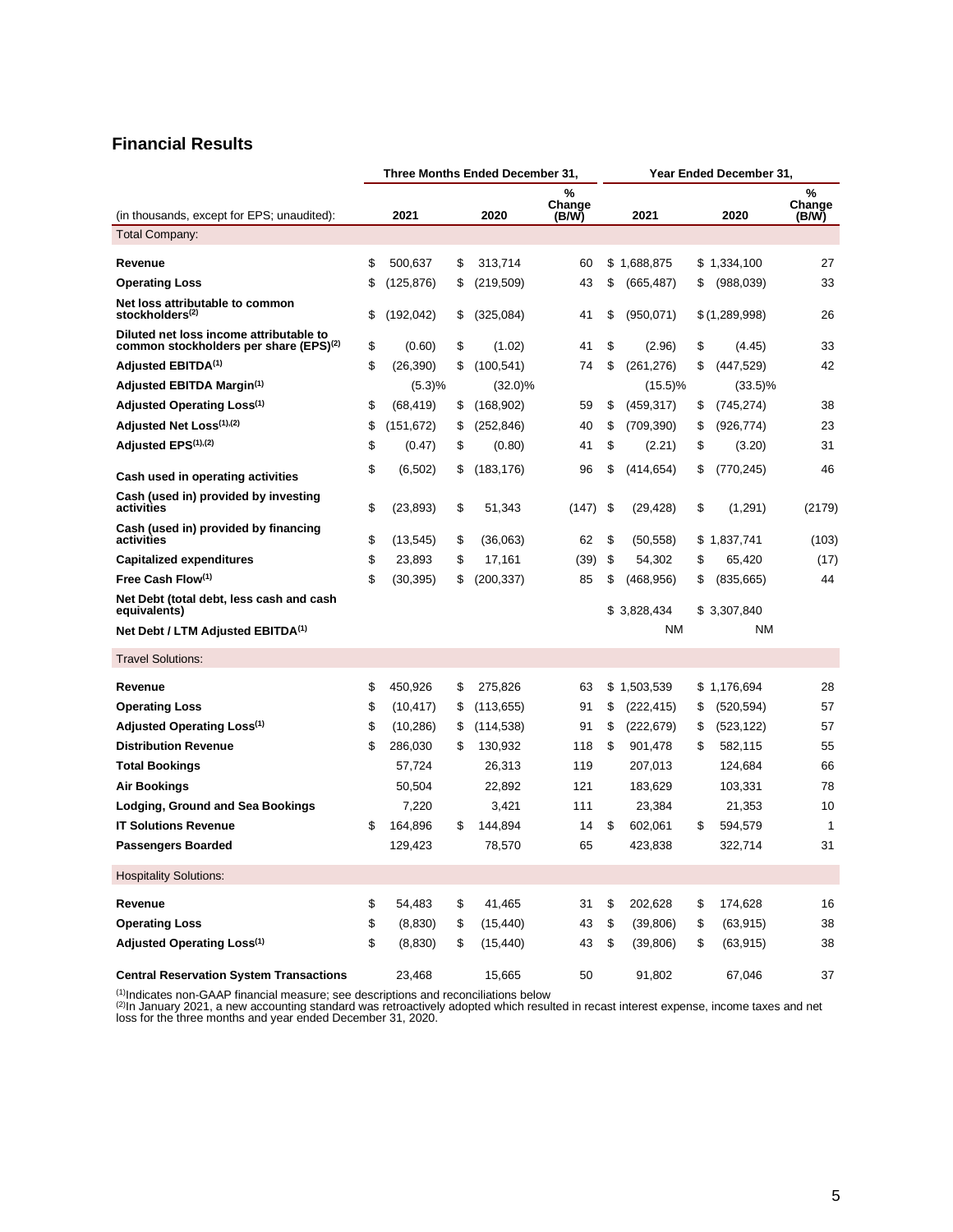## **Travel Solutions**

Fourth quarter 2021 results (versus prior year):

- Revenue totaled \$451 million, a 63% improvement versus \$276 million in the fourth quarter of 2020 driven by an increase in global air and other travel bookings due to continued recovery from the COVID-19 pandemic.
- Operating loss totaled \$10 million, an improvement versus operating loss of \$114 million in the fourth quarter of 2020. The improvement in operating results was driven by increased revenue, lower depreciation and amortization and a decrease in the provision for expected credit losses. These impacts were partially offset by increased incentive expenses and technology hosting expenses due to volume recovery trends and increased labor and professional services expenses.
- Distribution revenue totaled \$286 million, a 118% improvement versus revenue of \$131 million in the fourth quarter of 2020 due to the continued recovery in bookings.
	- Global bookings, net of cancellations, totaled 58 million, representing a recovery to 45% of 2019 levels.
	- Net air bookings were at 44%, 51% and 39% of 2019 levels in October, November and December, respectively.
	- Average booking fee totaled \$4.96, a sequential improvement versus \$3.90, \$3.84 and \$4.59 in the first, second and third quarters of 2021, respectively, due to improvement in bookings mix.
- IT Solutions revenue totaled \$165 million, a 14% improvement versus revenue of \$145 million in the fourth quarter of 2020. Reservations revenue increased due to ongoing recovery in passengers boarded and new implementations, partially offset by a dilution in rate due to revenue that does not fluctuate with volumes. Commercial and Operations revenue decreased primarily due to license fee revenue from new implementations recognized upon delivery to the customers in the prior year and certain product divestitures.
	- Airline passengers boarded totaled 129 million, representing a recovery to 69% of 2019 levels.

Full year 2021 results (versus prior year):

- Revenue totaled \$1.5 billion, an improvement of 28% versus \$1.2 billion in 2020, driven by an increase in global air and other travel bookings due to continued recovery from the COVID-19 pandemic.
- Operating loss totaled \$222 million, an improvement versus operating income of \$521 million in 2020. The improvement in operating results was driven by increased revenue, lower depreciation and amortization and a decrease in the provision for expected credit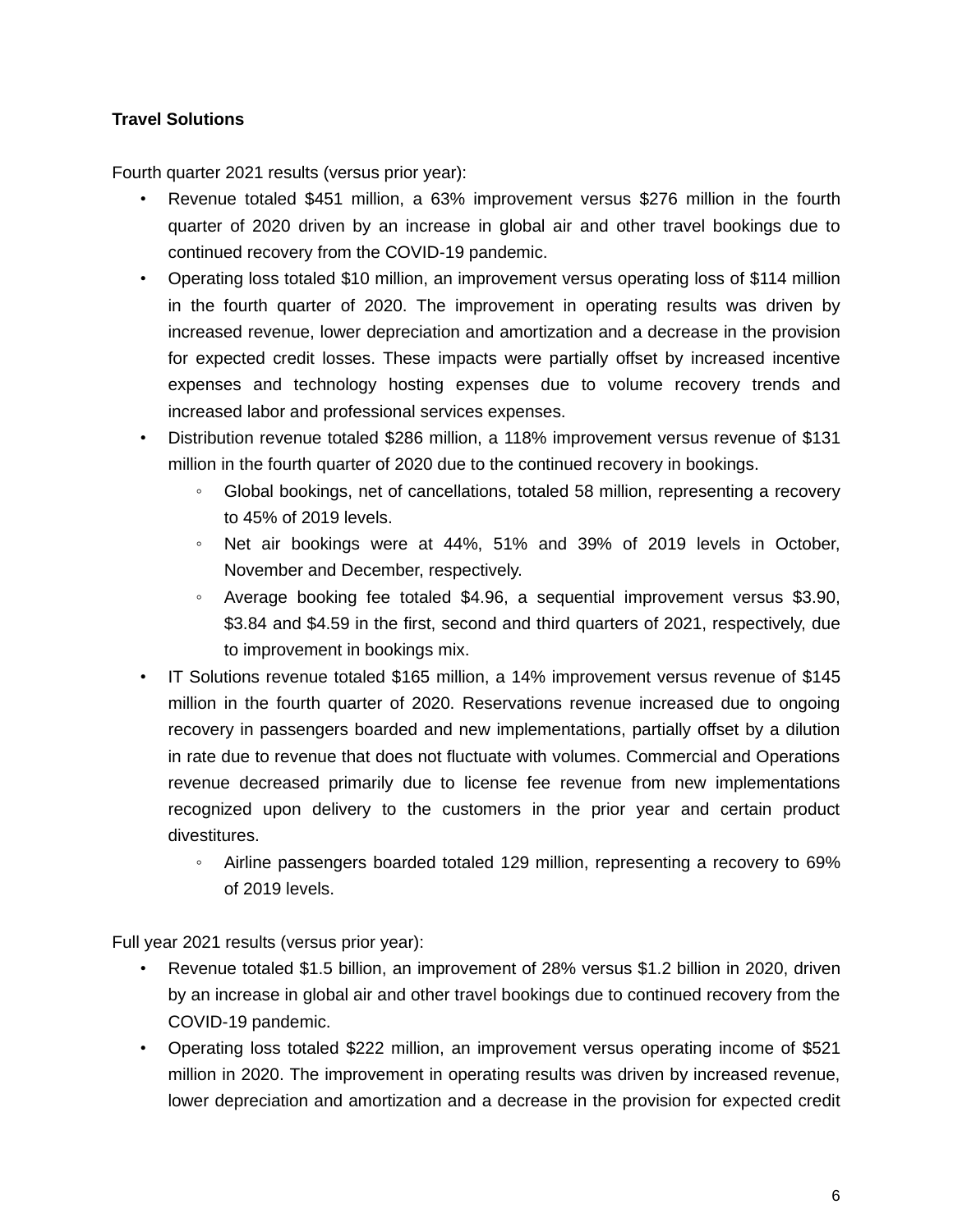losses. These impacts were partially offset by increased incentive expenses and technology hosting expenses due to volume recovery trends and increased labor and professional services expenses.

- Distribution revenue totaled \$901 million, an improvement of 55% versus \$582 million in 2020. Global bookings, net of cancellations, totaled 207 million, representing a recovery to 37% of 2019 levels.
- IT Solutions revenue totaled \$602 million, an improvement of 1% versus \$595 million in 2020. Airline passengers boarded totaled 424 million, representing a recovery to 57% of 2019 levels.

### **Hospitality Solutions**

Fourth quarter 2021 results (versus prior year):

- Hospitality Solutions revenue totaled \$54 million, an improvement of 31% versus revenue of \$41 million in 2020. The increase in revenue was driven by an increase in central reservation system transactions due to the continued recovery from the COVID-19 pandemic and increased Digital Experience revenue. These impacts were partially offset by dilution in rate from the prior year due to revenue that does not fluctuate with volumes.
	- Central reservation system transactions totaled 23 million, representing a recovery to 90% of 2019 levels.
- Operating loss was \$9 million, an improvement versus operating loss of \$15 million in the fourth quarter of 2020. The increase in operating results was primarily driven by increased revenue and lower depreciation and amortization, partially offset by increased transaction-related costs due to volume recovery trends and higher labor and professional services expenses.

Full year 2021 results (versus prior year):

- Hospitality Solutions revenue increased to \$203 million, an improvement of 16% versus revenue of \$175 million in 2020. The increase in revenue was driven by an increase in central reservation system transactions due to the continued recovery from the COVID-19 pandemic and increased Digital Experience revenue. These impacts were partially offset by dilution in rate from the prior year due to revenue that does not fluctuate with volumes.
	- Central reservation system transactions totaled 92 million, representing a recovery to 85% of 2019 levels.
- Operating loss was \$40 million, an improvement versus operating loss of \$64 million in 2020. The increase in operating results was primarily driven by increased revenue and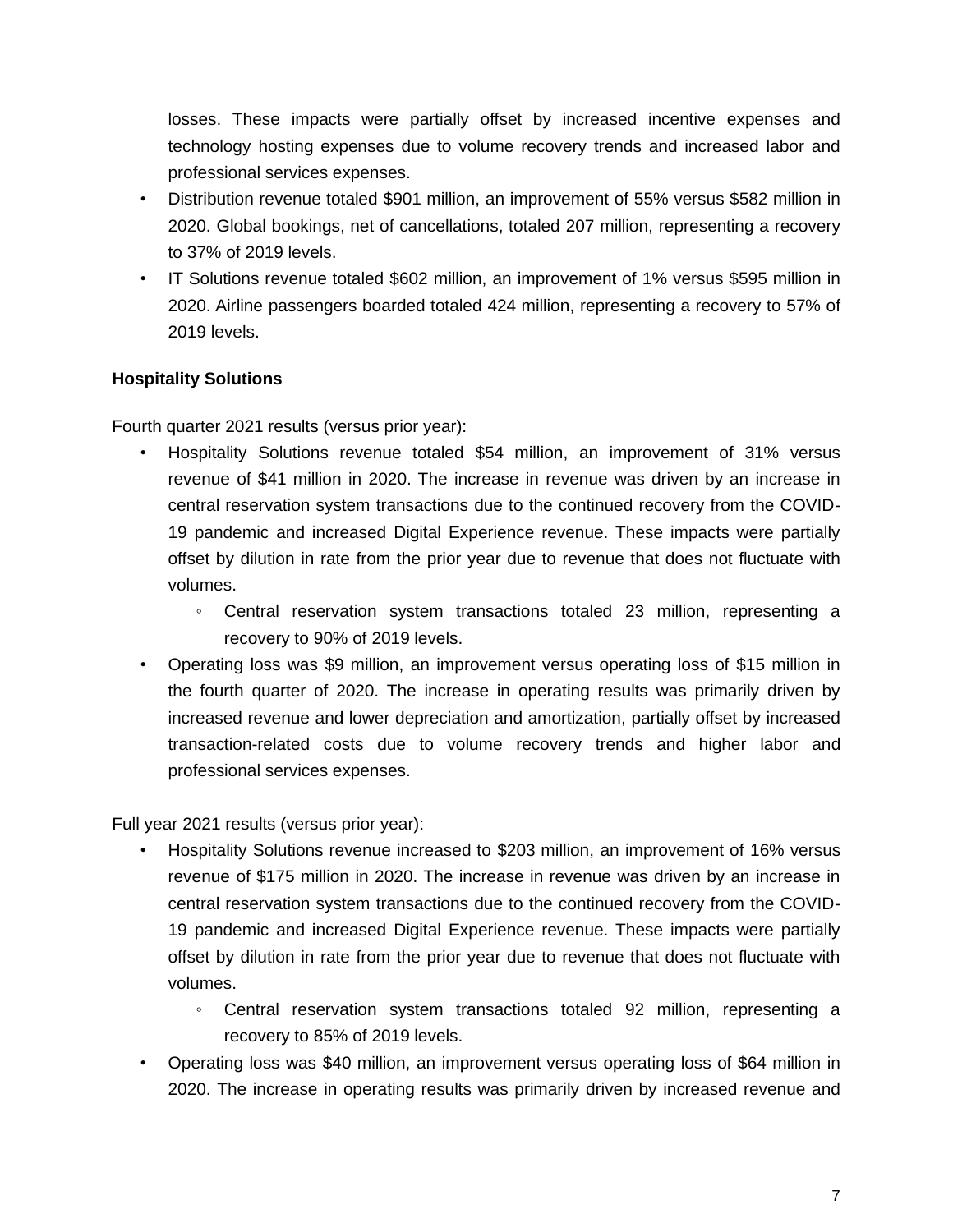lower depreciation and amortization, partially offset by increased transaction-related costs due to volume recovery trends and higher labor and professional services expenses.

#### **Business and Financial Outlook**

With respect to the 2022 financial outlook below:

• Full-year Adjusted EBITDA guidance consists of (1) full-year expected net income attributable to common stockholders adjusted for the estimated impact of loss from discontinued operations, net of tax, of approximately \$3 million; net income attributable to noncontrolling interests of approximately \$2 million; preferred stock dividends of approximately \$20 million; acquisition-related amortization of approximately \$50 million; stock-based compensation expense of approximately \$100 million; other costs including litigation, acquisition-related costs, other foreign non-income tax matters and foreign exchange gains and losses of \$40 million; and the tax impact of the above adjustments of approximately \$1 million, less (2) the impact of depreciation and amortization of property and equipment and amortization of capitalized implementation costs of approximately \$135 million; interest expense, net of approximately \$245 million; and provision for income taxes less tax impact of net income adjustments of approximately \$18 million.

#### **Full-Year 2022 Financial Outlook**

|                                                     | Outlook at Possible Sabre<br><b>Bookings Recovery Scenarios</b><br>(Excluding Investments) |                     |                     |  |  |  |  |  |  |  |
|-----------------------------------------------------|--------------------------------------------------------------------------------------------|---------------------|---------------------|--|--|--|--|--|--|--|
| Sabre Bookings Recovery <sup>1</sup><br>(% of 2019) | 50%                                                                                        | 60%                 | 70%                 |  |  |  |  |  |  |  |
| <b>Excluding AirCentre:</b> 2                       |                                                                                            |                     |                     |  |  |  |  |  |  |  |
| Revenue                                             | \$2.2B to<br>\$2.5B                                                                        | \$2.5B to<br>\$2.8B | \$2.8B to<br>\$3.1B |  |  |  |  |  |  |  |
| <b>Adjusted EBITDA</b>                              | > Flat                                                                                     | > \$100M            | $>$ \$250M          |  |  |  |  |  |  |  |
| <b>Including AirCentre:</b> 3                       |                                                                                            |                     |                     |  |  |  |  |  |  |  |
| Revenue                                             | \$2.4B to<br>\$2.7B                                                                        | \$2.7B to<br>\$3.0B | \$3.0B to<br>\$3.3B |  |  |  |  |  |  |  |
| <b>Adjusted EBITDA</b>                              | $>$ \$50M                                                                                  | > \$150M            | $>$ \$300M          |  |  |  |  |  |  |  |

Sabre's full-year 2022 outlook is summarized as follows: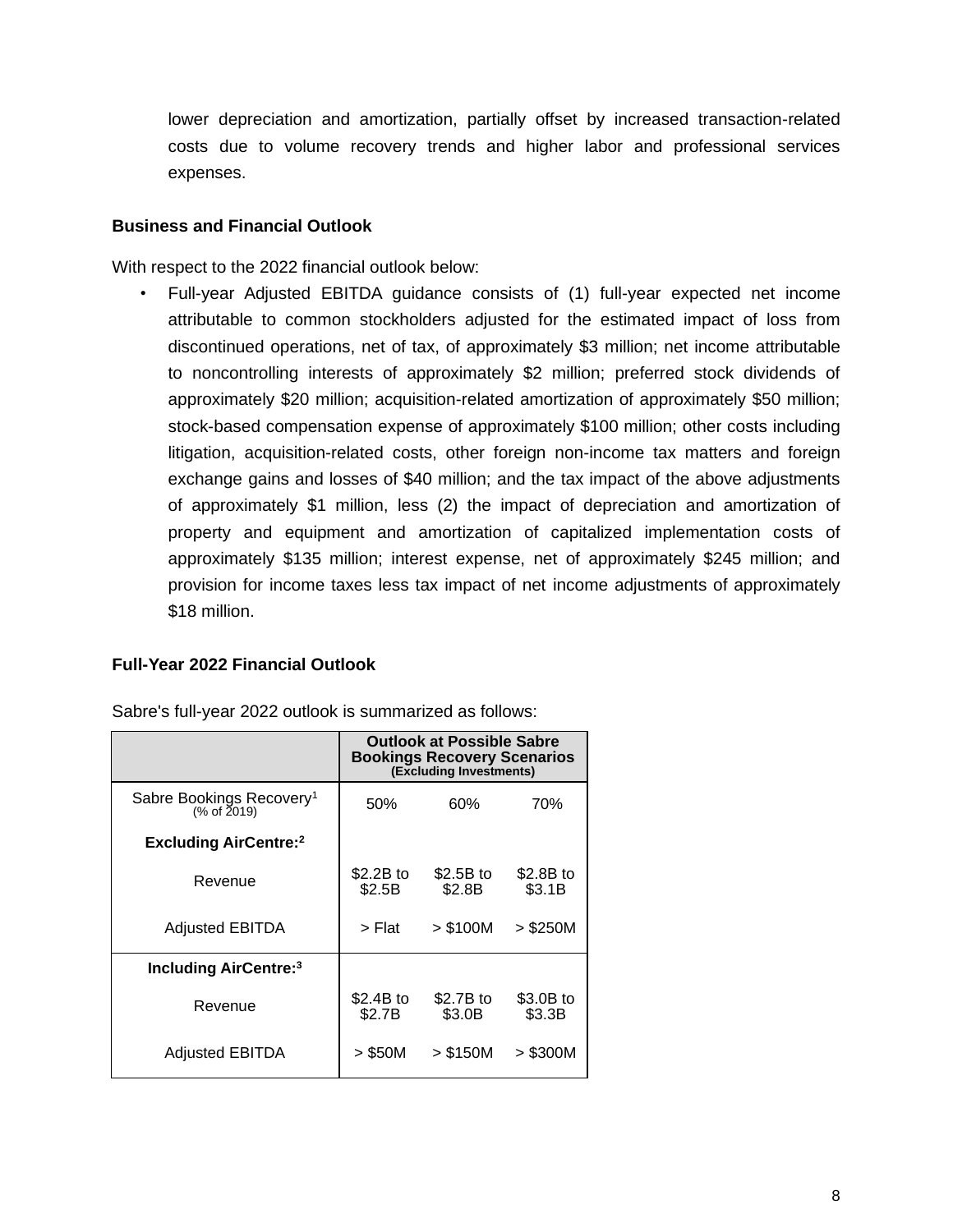#### **2022 Incremental Investments<sup>4</sup> to capture expected growth and margin opportunities:**

#### **• Technology Transformation (~\$45M):**

~\$25M technology transformation spend

~\$20M hosting bubble costs due to temporary inefficiencies from running workloads across multiple environments

#### **• SG&A (~\$40M):**

- ~\$10M business systems
- ~\$15M cybersecurity and insurance
- ~\$15M increased compensation to attract and retain talent

<sup>1</sup>Assumes related incremental benefit from Lodging, Ground and Sea (LGS) bookings and passengers boarded.

<sup>2</sup>Excludes AirCentre expected results after expected sale in Q1 2022.

<sup>3</sup>Includes expected AirCentre results for reference only; the sale of AirCentre is expected to close in Q1 2022.

<sup>4</sup>Incremental investments represent operational investments and expenditures that will be expensed within our results of operations (and therefore impact Adjusted EBITDA) above what was expensed in 2021.

#### **2025 Financial Targets**

Sabre's 2025 financial targets are summarized as follows:

|                                           |            | 2025 Financial Targets<br>at possible Sabre bookings<br>recovery scenarios <sup>1</sup> |                       | <b>Notes</b>                                                                                                  |
|-------------------------------------------|------------|-----------------------------------------------------------------------------------------|-----------------------|---------------------------------------------------------------------------------------------------------------|
| Sabre Bookings<br>Recovery<br>(% of 2019) | $> 80\%$   | $>100\%$                                                                                | >120%                 |                                                                                                               |
| <b>Adjusted EBITDA</b>                    | $>$ \$900M |                                                                                         | > \$1,100M > \$1,300M |                                                                                                               |
| <b>Adjusted EBITDA</b><br>Margin          | > 23%      | >26%                                                                                    | >28%                  | In line with guidance provided in 2020, before the<br>pandemic                                                |
| <b>Adjusted Operating</b><br>Income       | $>$ \$800M |                                                                                         | > \$1,000M > \$1,200M | 7pts - 13pts targeted Adjusted Operating Income<br>margin expansion; D&A expected to decline<br>significantly |
| Free Cash Flow                            | $>$ \$500M | > \$700M                                                                                | $>$ \$900M            | Assumes ~\$50M annual CapEx                                                                                   |

1Assumes AirCentre divestiture in Q1 2022.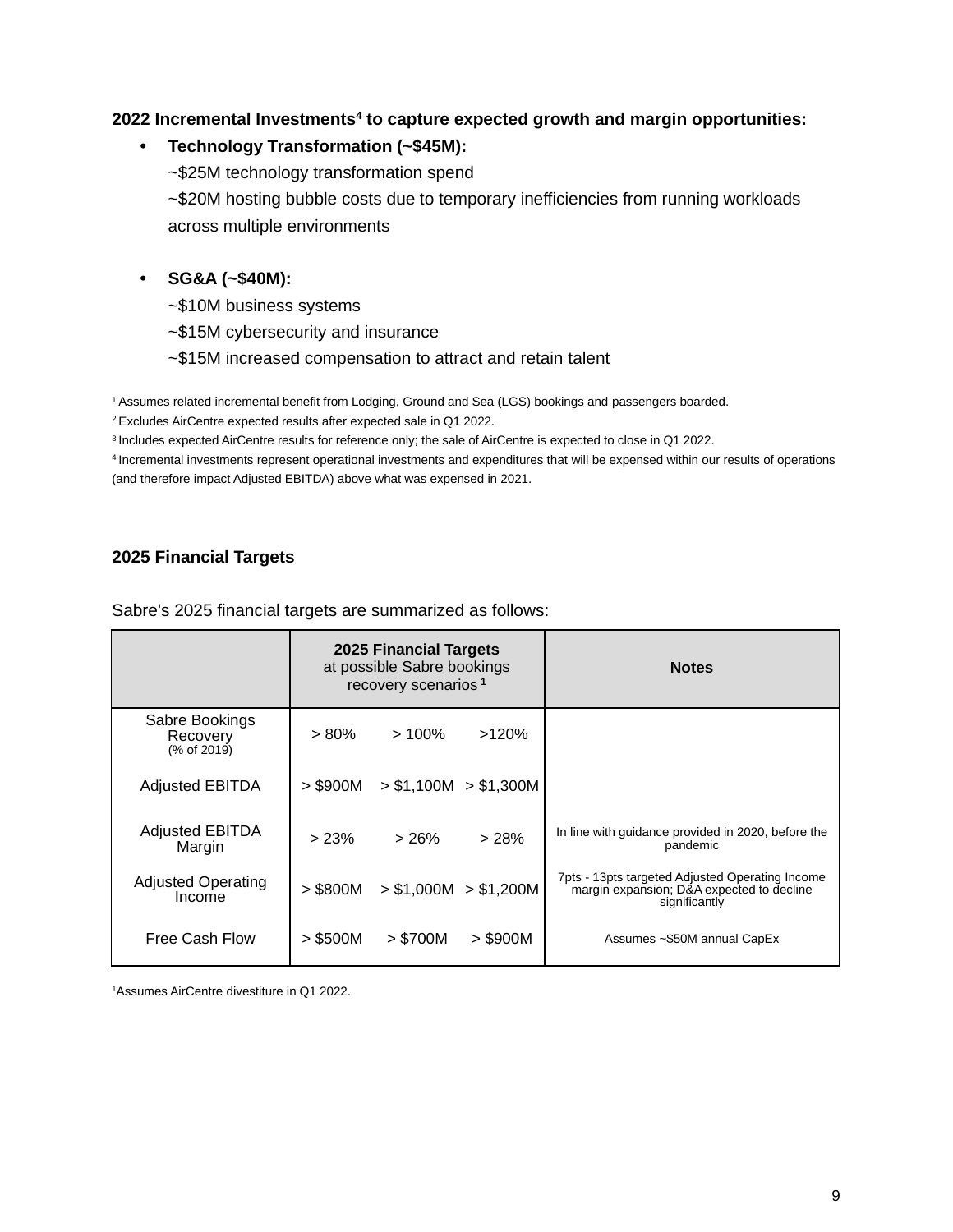#### **Conference Call**

Sabre will conduct its fourth quarter and full-year 2021 investor conference call today at 9:00 a.m. ET. The live webcast and accompanying slide presentation can be accessed via the Investor Relations section of its website, investors.sabre.com. A replay of the event will be available for at least 90 days following the event.

#### **About Sabre**

Sabre Corporation is the leading technology provider to the global travel industry. Sabre's software, data, mobile and distribution solutions are used by hundreds of airlines and thousands of hotel properties to manage critical operations, including passenger and guest reservations, revenue management, flight, network and crew management. Sabre also operates a leading global travel marketplace, which processes more than \$120 billion of global travel expenditures annually by connecting travel buyers and suppliers. Headquartered in Southlake, Texas, USA, Sabre serves customers in more than 160 countries around the world.

#### **Website Information**

Sabre routinely posts important information for investors on the Investor Relations section of its website, investors.sabre.com, and on its Twitter account, @Sabre\_Corp. The company intends to use the Investor Relations section of its website and its Twitter account as a means of disclosing material, non-public information and for complying with disclosure obligations under Regulation FD. Accordingly, investors should monitor the Investor Relations section of Sabre's website and its Twitter account, in addition to following its press releases, SEC filings, public conference calls, presentations and webcasts. The information contained on, or that may be accessed through, Sabre's website or its Twitter account is not incorporated by reference into, and is not a part of, this document.

#### **Supplemental Financial Information**

In conjunction with today's earnings report, a file of supplemental financial information will be available on the Investor Relations section of our website, investors.sabre.com.

#### **Industry Data**

This release contains industry data, forecasts and other information that Sabre obtained from industry publications and surveys, public filings and internal company sources, and there can be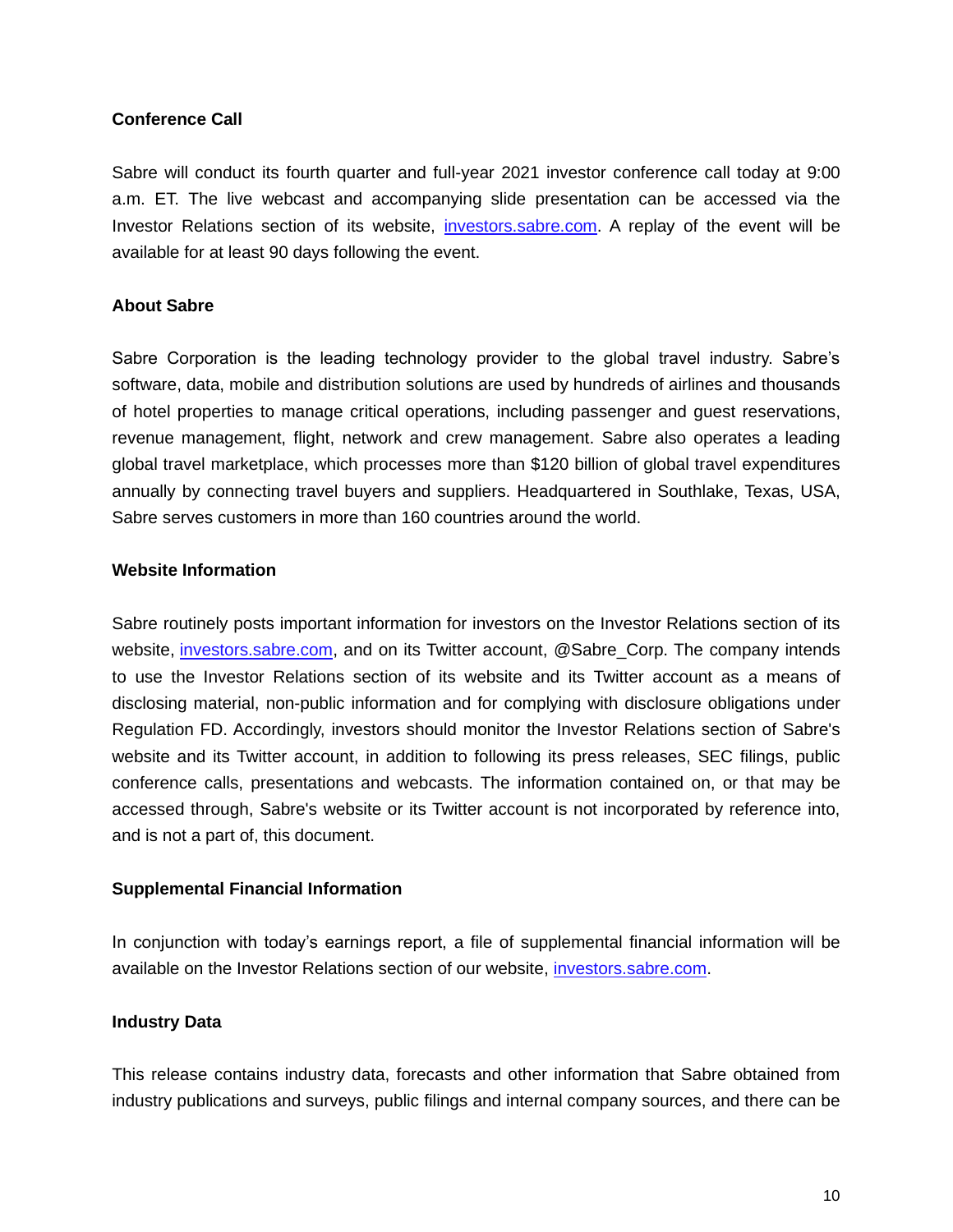no assurance as to the accuracy or completeness of the included information. Statements as to Sabre's ranking, market position, bookings share and market estimates are based on independent industry publications, government publications, third-party forecasts and management's estimates and assumptions about our markets and our internal research. The company has not independently verified this third-party information nor has it ascertained the underlying economic assumptions relied upon in those sources, and cannot assure you of the accuracy or completeness of this information.

#### **Note on Non-GAAP Financial Measures**

This press release includes unaudited non-GAAP financial measures, including Adjusted Operating (Loss) Income, Adjusted Net (Loss) Income from continuing operations ("Adjusted Net (Loss) Income"), Adjusted EBITDA, Adjusted EBITDA margin, Adjusted Net (Loss) Income from continuing operations per share ("Adjusted EPS"), Free Cash Flow and the ratios based on these financial measures. In addition, we provide certain forward guidance with respect to Adjusted EBITDA. We are unable to provide this forward guidance on a GAAP basis without unreasonable effort; however, see "Business Outlook and Financial Guidance" for additional information including estimates of certain components of the non-GAAP adjustments contained in the guidance.

We present non-GAAP measures when our management believes that the additional information provides useful information about our operating performance. Non-GAAP financial measures do not have any standardized meaning and are therefore unlikely to be comparable to similar measures presented by other companies. The presentation of non-GAAP financial measures is not intended to be a substitute for, and should not be considered in isolation from, the financial measures reported in accordance with GAAP. See "Non-GAAP Financial Measures" below for an explanation of the non-GAAP measures and "Tabular Reconciliations for Non-GAAP Measures" below for a reconciliation of the non-GAAP financial measures to the comparable GAAP measures.

#### **Forward-Looking Statements**

Certain statements herein are forward-looking statements about trends, future events, uncertainties and our plans and expectations of what may happen in the future. Any statements that are not historical or current facts are forward-looking statements. In many cases, you can identify forward-looking statements by terms such as "expect," "trend," "recovery," "outlook," "target," "milestone," "future," "believe," "plan," "guidance," "anticipate," "will," "forecast," "continue," "strategy," "estimate," "project," "may," "should," "would," "intend," "potential" or the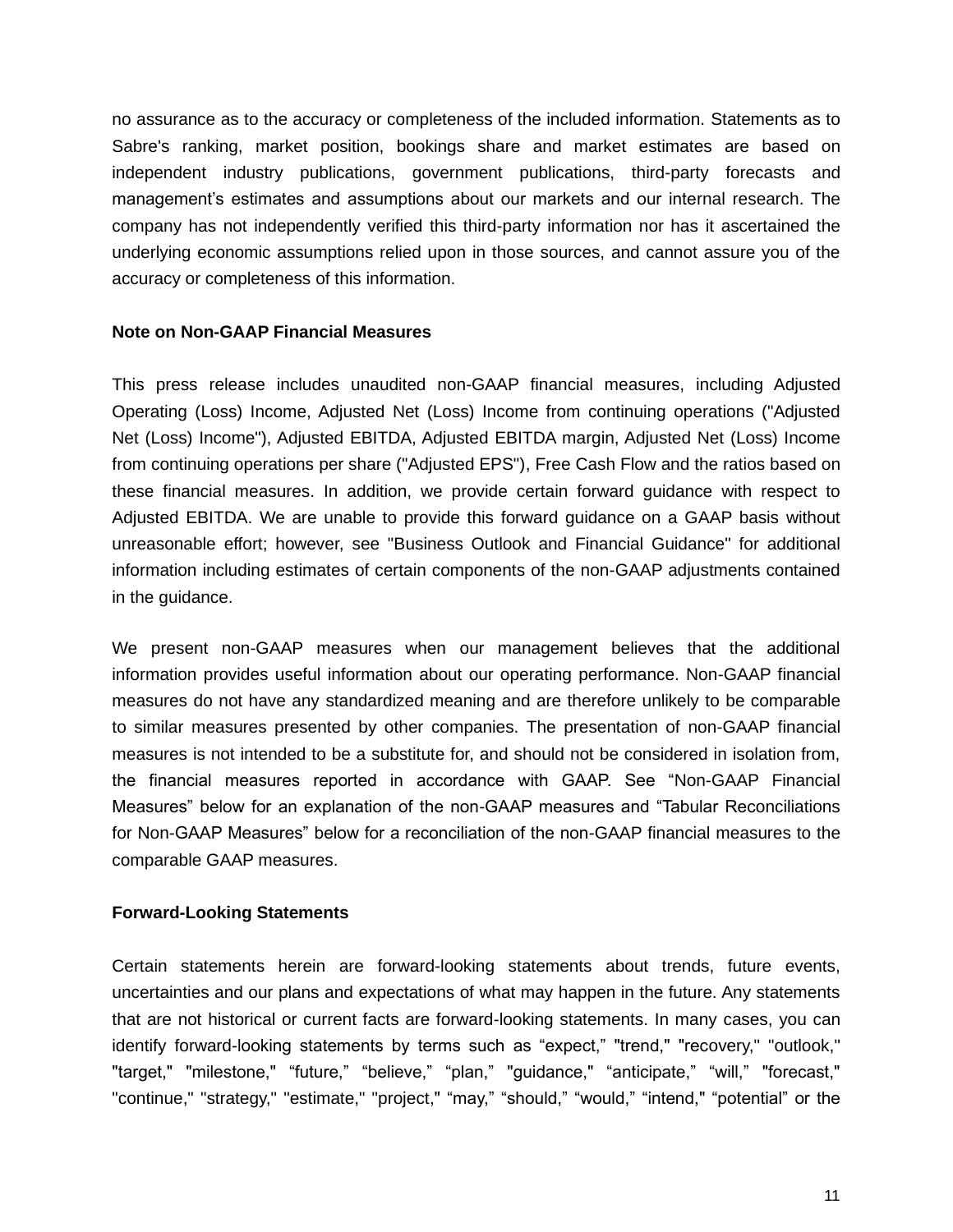negative of these terms or other comparable terminology. Forward-looking statements involve known and unknown risks, uncertainties and other factors that may cause Sabre's actual results, performance or achievements to be materially different from any future results, performances or achievements expressed or implied by the forward-looking statements. The potential risks and uncertainties include, among others, the severity, extent and duration of the global COVID-19 pandemic and its impact on our business and results of operations, financial condition and credit ratings, as well as on the travel industry and consumer spending more broadly, the actions taken to contain the disease or treat its impact, the effect of remote working arrangements on our operations and the speed and extent of the recovery across the broader travel ecosystem, our ability to recruit, train and retain employees, including our key executive officers and technical employees, competition in the travel distribution market and solutions markets, exposure to pricing pressure in the Travel Solutions business, dependency on transaction volumes in the global travel industry, particularly air travel transaction volumes, including from airlines' insolvency, suspension of service or aircraft groundings, failure to adapt to technological advancements, the timing, implementation and effects of the technology investment and other strategic initiatives, the completion and effects of travel platforms, changes affecting travel supplier customers, dependence on establishing, maintaining and renewing contracts with customers and other counterparties and collecting amounts due to us under these agreements, implementation of software solutions, implementation and effects of new, amended or renewed agreements and strategic partnerships, including anticipated savings, dependence on relationships with travel buyers, our collection, processing, storage, use and transmission of personal data and risks associated with PCI compliance, the effects of any litigation and regulatory reviews and investigations, failure to comply with regulations, use of third-party distributor partners, the financial and business results and effects of acquisitions and divestitures of businesses or business operations, reliance on the value of our brands, reliance on third parties to provide information technology services and the effects of these services, the execution, maintenance of the integrity of our systems and infrastructure and the effect of any security incidents, adverse global and regional economic and political conditions, including, but not limited to, economic conditions in countries or regions with traditionally high levels of exports to China or that have commodities-based economies, risks arising from global operations, risks related to our significant amount of indebtedness and tax-related matters. More information about potential risks and uncertainties that could affect our business and results of operations is included in the "Risk Factors" and "Forward-Looking Statements" sections in our Quarterly Report on Form 10-Q filed with the SEC on November 2, 2021 and our Annual Report on Form 10-K filed with the SEC on February 26, 2020 and in our other filings with the SEC. Although we believe that the expectations reflected in the forward-looking statements are reasonable, we cannot guarantee future events, outlook, guidance, results, actions, levels of activity, performance or achievements. Readers are cautioned not to place undue reliance on these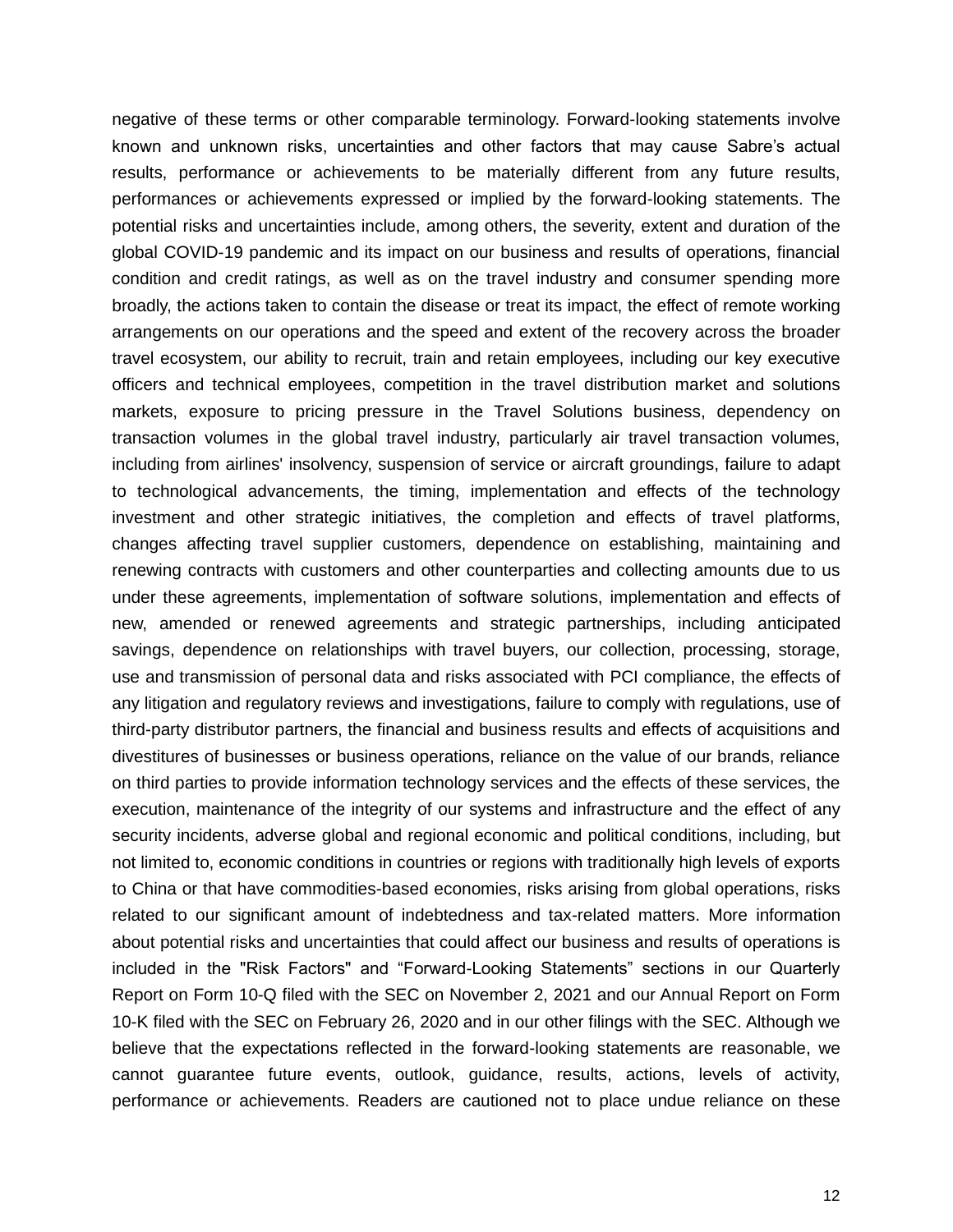forward-looking statements. Unless required by law, Sabre undertakes no obligation to publicly update or revise any forward-looking statements to reflect circumstances or events after the date they are made.

#### **Contacts:**

Kristin Hays **Keys** Kevin Crissey

**Media Investors** kristin.hays@sabre.com kevin.crissey@sabre.com sabrenews@sabre.com sabre.investorrelations@sabre.com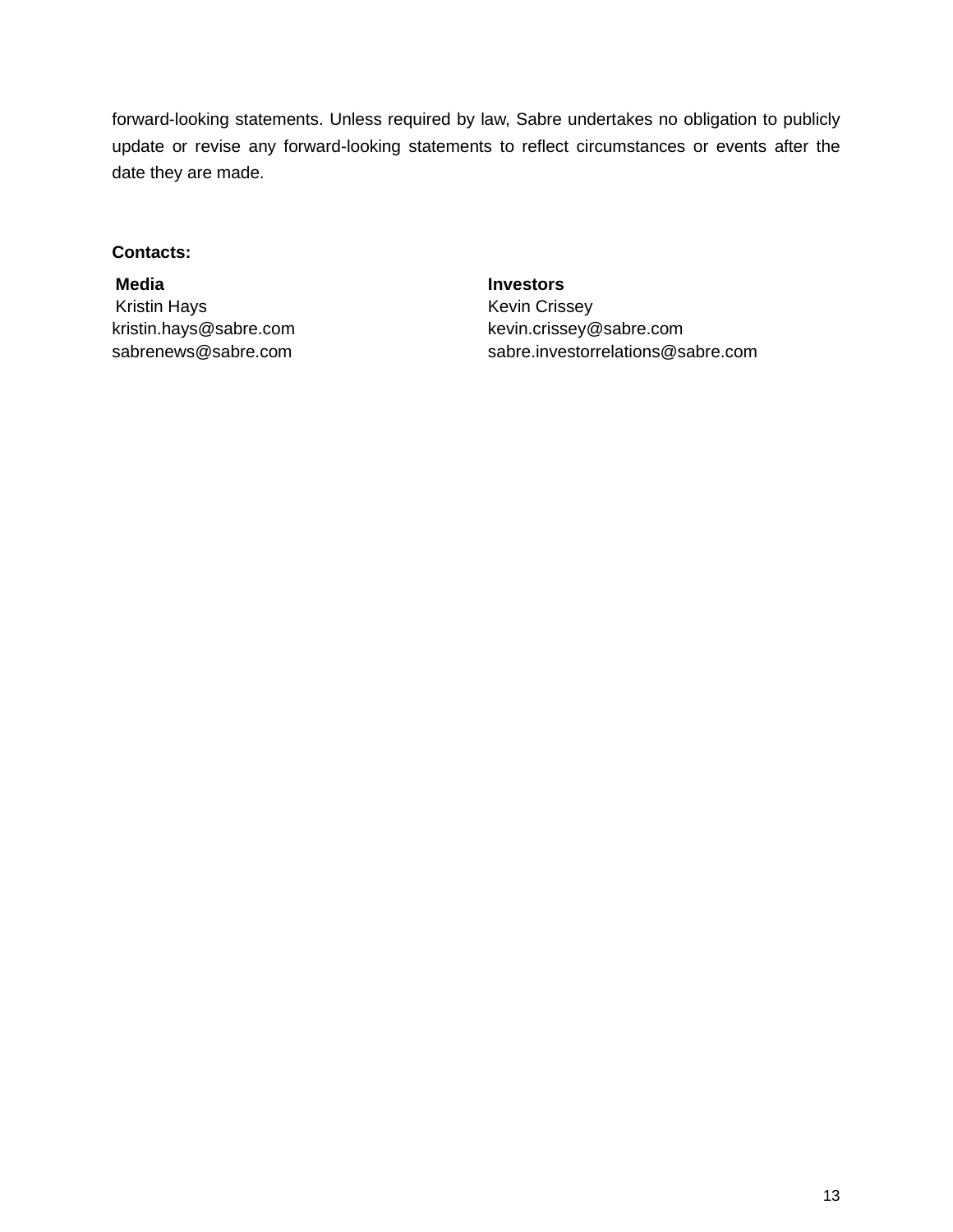#### **SABRE CORPORATION CONSOLIDATED STATEMENTS OF OPERATIONS (In thousands, except per share amounts) (Unaudited)**

|                                                                 | Three Months Ended December 31, |                 |    |                |     |             | Year Ended December 31, |                          |  |
|-----------------------------------------------------------------|---------------------------------|-----------------|----|----------------|-----|-------------|-------------------------|--------------------------|--|
|                                                                 |                                 | 2021            |    | 2020           |     | 2021        |                         | 2020                     |  |
| Revenue                                                         | \$                              | 500,637         | \$ | 313,714        | \$  | 1,688,875   | \$                      | 1,334,100                |  |
| Cost of revenue, excluding technology costs                     |                                 | 193,440         |    | 120,942        |     | 691,451     |                         | 579,010                  |  |
| Technology costs                                                |                                 | 269,842         |    | 272,886        |     | 1,052,833   |                         | 1,156,723                |  |
| Selling, general and administrative                             |                                 | 163,231         |    | 139,395        |     | 610,078     |                         | 586,406                  |  |
| Operating loss                                                  |                                 | (125, 876)      |    | (219, 509)     |     | (665, 487)  |                         | (988, 039)               |  |
| Other income (expense):                                         |                                 |                 |    |                |     |             |                         |                          |  |
| Interest expense, net                                           |                                 | (63, 984)       |    | (68,036)       |     | (257, 818)  |                         | (225, 785)               |  |
| Loss on extinguishment of debt                                  |                                 |                 |    | (11, 293)      |     | (13,070)    |                         | (21, 626)                |  |
| Equity method income (loss)                                     |                                 | 131             |    | (883)          |     | (264)       |                         | (2,528)                  |  |
| Other, net                                                      |                                 | (4, 187)        |    | 5,054          |     | (1,748)     |                         | (66, 961)                |  |
| Total other expense, net                                        |                                 | (68,040)        |    | (75, 158)      |     | (272,900)   |                         | (316,900)                |  |
| Loss from continuing operations before income taxes             |                                 | (193, 916)      |    | (294, 667)     |     | (938, 387)  |                         | (1,304,939)              |  |
| (Benefit) Provision for income taxes                            |                                 | (10,099)        |    | 30,745         |     | (14, 612)   |                         | (21, 012)                |  |
| Loss from continuing operations                                 |                                 | (183, 817)      |    | (325, 412)     |     | (923, 775)  |                         | (1,283,927)              |  |
| (Loss) Income from discontinued operations, net of tax          |                                 | (2, 374)        |    | 6,119          |     | (2,532)     |                         | 2,788                    |  |
| Net loss                                                        |                                 | (186, 191)      |    | (319, 293)     |     | (926, 307)  |                         | (1,281,139)              |  |
| Net income attributable to noncontrolling interests             |                                 | 505             |    | 363            |     | 2,162       |                         | 1,200                    |  |
| Net loss attributable to Sabre Corporation                      |                                 | (186, 696)      |    | (319, 656)     |     | (928, 469)  |                         | (1, 282, 339)            |  |
| Preferred stock dividends                                       |                                 | 5,346           |    | 5,428          |     | 21,602      |                         | 7,659                    |  |
| Net loss attributable to common stockholders                    | \$                              | $(192, 042)$ \$ |    | $(325,084)$ \$ |     |             |                         | (950,071) \$ (1,289,998) |  |
|                                                                 |                                 |                 |    |                |     |             |                         |                          |  |
| Basic net loss per share attributable to common stockholders:   |                                 |                 |    |                |     |             |                         |                          |  |
| Loss from continuing operations                                 | \$                              | $(0.59)$ \$     |    | $(1.04)$ \$    |     | $(2.95)$ \$ |                         | (4.46)                   |  |
| (Loss) income from discontinued operations                      | \$                              | (0.01)          | \$ | 0.02           | \$  | (0.01)      | \$                      | 0.01                     |  |
| Net loss per common share                                       | \$                              | $(0.60)$ \$     |    | (1.02)         | \$  | $(2.96)$ \$ |                         | (4.45)                   |  |
| Diluted net loss per share attributable to common stockholders: |                                 |                 |    |                |     |             |                         |                          |  |
| Loss from continuing operations                                 | \$                              | $(0.59)$ \$     |    | $(1.04)$ \$    |     | $(2.95)$ \$ |                         | (4.46)                   |  |
| (Loss) income from discontinued operations                      | \$                              | (0.01)          |    | 0.02           | -\$ | $(0.01)$ \$ |                         | 0.01                     |  |
| Net loss per common share                                       | \$                              | $(0.60)$ \$     |    | $(1.02)$ \$    |     | $(2.96)$ \$ |                         | (4.45)                   |  |
| Weighted-average common shares outstanding:                     |                                 |                 |    |                |     |             |                         |                          |  |
| <b>Basic</b>                                                    |                                 | 323,469         |    | 317,271        |     | 320,922     |                         | 289,855                  |  |
| Diluted                                                         |                                 | 323,469         |    | 317,271        |     | 320,922     |                         | 289,855                  |  |
| Dividends per common share                                      | \$                              |                 | \$ |                | \$  |             | \$                      | 0.14                     |  |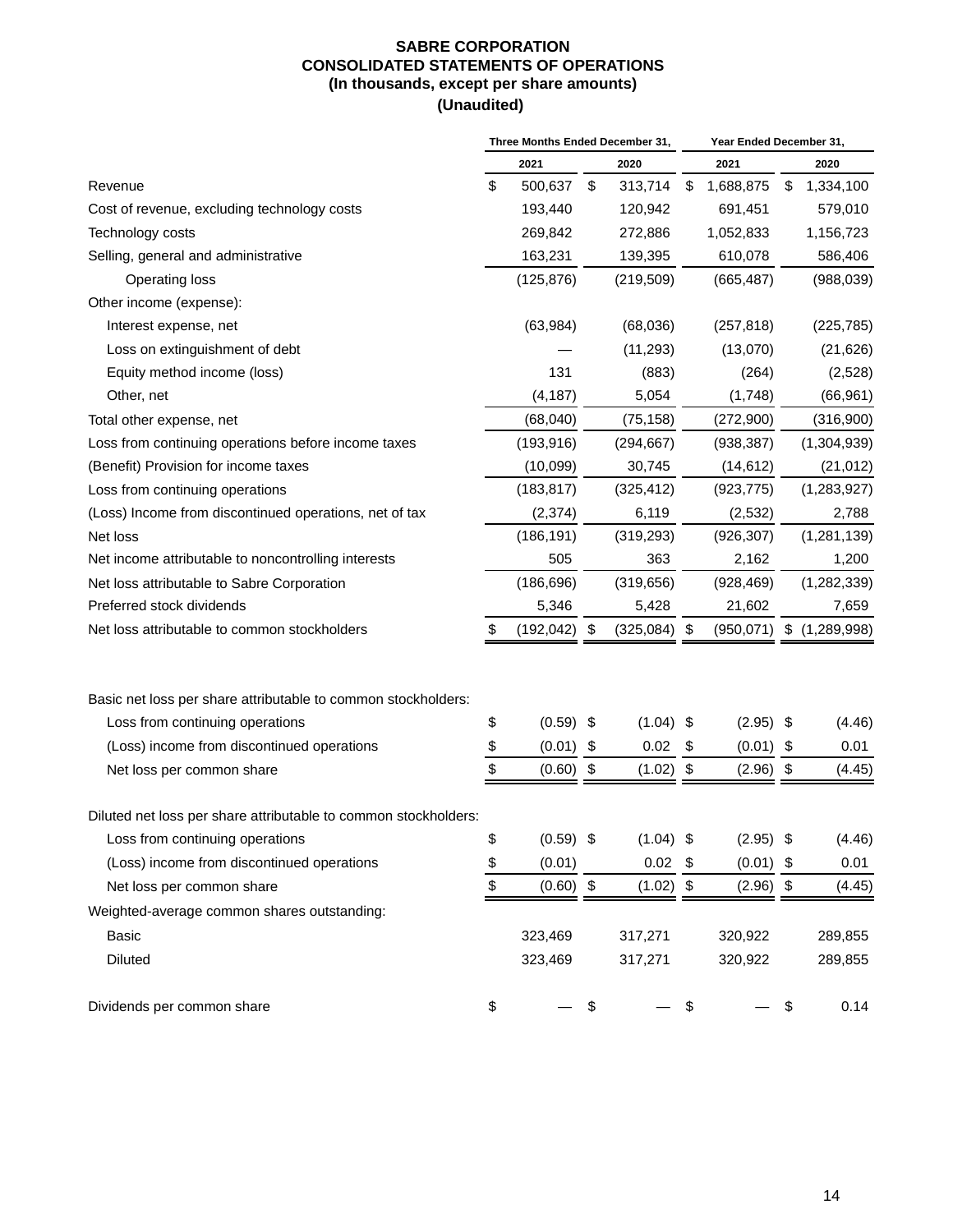#### **SABRE CORPORATION CONSOLIDATED BALANCE SHEETS (In thousands) (Unaudited)**

|                                                                                                                                                                                                                                                                  | December 31, 2021 |           | December 31, 2020 |
|------------------------------------------------------------------------------------------------------------------------------------------------------------------------------------------------------------------------------------------------------------------|-------------------|-----------|-------------------|
| <b>Assets</b>                                                                                                                                                                                                                                                    |                   |           |                   |
| <b>Current assets</b>                                                                                                                                                                                                                                            |                   |           |                   |
| Cash and cash equivalents                                                                                                                                                                                                                                        | \$<br>978,352     | \$        | 1,499,665         |
| Restricted cash                                                                                                                                                                                                                                                  | 21,039            |           |                   |
| Accounts receivable, net                                                                                                                                                                                                                                         | 259,934           |           | 255,468           |
| Prepaid expenses and other current assets                                                                                                                                                                                                                        | 121,591           |           | 132,972           |
| Current assets held for sale                                                                                                                                                                                                                                     | 21,358            |           |                   |
| Total current assets                                                                                                                                                                                                                                             | 1,402,274         |           | 1,888,105         |
| Property and equipment, net of accumulated depreciation                                                                                                                                                                                                          | 249,812           |           | 363,491           |
| Equity method investments                                                                                                                                                                                                                                        | 22.671            |           | 24,265            |
| Goodwill                                                                                                                                                                                                                                                         | 2,470,206         |           | 2,636,546         |
| Acquired customer relationships, net of accumulated amortization                                                                                                                                                                                                 | 257,362           |           | 289,150           |
| Other intangible assets, net of accumulated amortization                                                                                                                                                                                                         | 183,321           |           | 222,216           |
| Deferred income taxes                                                                                                                                                                                                                                            | 27,056            |           | 24,181            |
| Other assets, net                                                                                                                                                                                                                                                | 475,424           |           | 629,768           |
| Long-term assets held for sale                                                                                                                                                                                                                                   | 203,204           |           |                   |
| Total assets                                                                                                                                                                                                                                                     | \$<br>5,291,330   | \$        | 6,077,722         |
|                                                                                                                                                                                                                                                                  |                   |           |                   |
| Liabilities and stockholders' equity                                                                                                                                                                                                                             |                   |           |                   |
| <b>Current liabilities</b>                                                                                                                                                                                                                                       |                   |           |                   |
| Accounts payable                                                                                                                                                                                                                                                 | \$<br>122,934     | \$        | 115,229           |
| Accrued compensation and related benefits                                                                                                                                                                                                                        | 135,974           |           | 86,830            |
| Accrued subscriber incentives                                                                                                                                                                                                                                    | 137,448           |           | 100,963           |
| Deferred revenues                                                                                                                                                                                                                                                | 81,061            |           | 99,470            |
| Other accrued liabilities                                                                                                                                                                                                                                        | 188,706           |           | 193,383           |
| Current portion of debt                                                                                                                                                                                                                                          | 29,290            |           | 26,068            |
| Current liabilities held for sale                                                                                                                                                                                                                                | 21,092            |           |                   |
| Total current liabilities                                                                                                                                                                                                                                        | 716,505           |           | 621,943           |
| Deferred income taxes                                                                                                                                                                                                                                            | 38,344            |           | 72,196            |
| Other noncurrent liabilities                                                                                                                                                                                                                                     | 297,037           |           | 380,621           |
| Long-term debt                                                                                                                                                                                                                                                   | 4,723,685         |           | 4,717,808         |
| Long-term liabilities held for sale                                                                                                                                                                                                                              | 15,476            |           |                   |
| Stockholders' equity                                                                                                                                                                                                                                             |                   |           |                   |
| Preferred stock; \$0.01 par value, 225,000 authorized, 3,290 and 3,340 shares issued and<br>outstanding as of December 31, 2021 and 2020, respectively; aggregate liquidation value of<br>\$329,000 and \$334,000 as of December 31, 2021 and 2020, respectively | 33                |           | 33                |
| Common stock: \$0.01 par value; 1,000,000 authorized shares; 346,430 and 338,662 shares                                                                                                                                                                          |                   |           |                   |
| issued, 323,501 and 317,297 shares outstanding at December 31, 2021 and 2020,                                                                                                                                                                                    |                   |           |                   |
| respectively                                                                                                                                                                                                                                                     | 3,464             |           | 3,387             |
| Additional paid-in capital                                                                                                                                                                                                                                       | 3,115,719         |           | 2,985,077         |
| Treasury stock, at cost, 22,930 and 21,365 shares at December 31, 2021 and 2020,                                                                                                                                                                                 |                   |           |                   |
| respectively                                                                                                                                                                                                                                                     | (498, 141)        |           | (474, 790)        |
| Accumulated deficit                                                                                                                                                                                                                                              | (3,049,695)       |           | (2,099,624)       |
| Accumulated other comprehensive loss                                                                                                                                                                                                                             | (80, 287)         |           | (135, 957)        |
| Noncontrolling interest                                                                                                                                                                                                                                          | 9,190             |           | 7,028             |
| Total stockholders' (deficit) equity                                                                                                                                                                                                                             | (499, 717)        |           | 285,154           |
| Total liabilities and stockholders' (deficit) equity                                                                                                                                                                                                             | 5,291,330         | <u>\$</u> | 6,077,722         |
|                                                                                                                                                                                                                                                                  |                   |           |                   |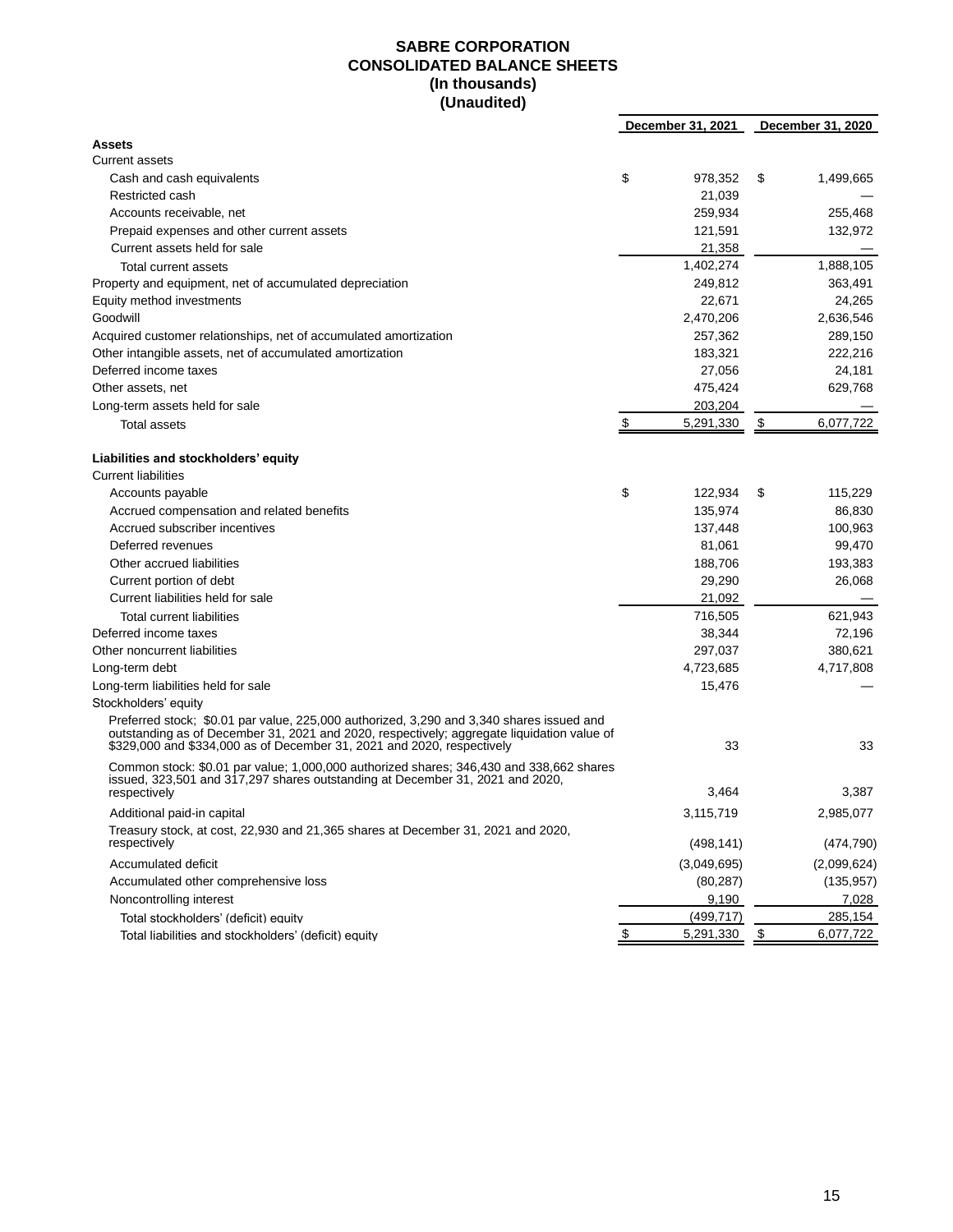#### **SABRE CORPORATION CONSOLIDATED STATEMENTS OF CASH FLOWS (In thousands) (Unaudited)**

|                                                                               | Year Ended December 31, |             |                          |               |  |  |  |  |  |
|-------------------------------------------------------------------------------|-------------------------|-------------|--------------------------|---------------|--|--|--|--|--|
|                                                                               |                         | 2021        |                          | 2020          |  |  |  |  |  |
| <b>Operating Activities</b>                                                   |                         |             |                          |               |  |  |  |  |  |
| Net loss                                                                      | \$                      | (926, 307)  | \$                       | (1, 281, 139) |  |  |  |  |  |
| Adjustments to reconcile net loss to cash used in operating activities:       |                         |             |                          |               |  |  |  |  |  |
| Depreciation and amortization                                                 |                         | 262,185     |                          | 363,743       |  |  |  |  |  |
| Stock-based compensation expense                                              |                         | 120,892     |                          | 69,946        |  |  |  |  |  |
| Amortization of upfront incentive consideration                               |                         | 57,570      |                          | 74,677        |  |  |  |  |  |
| Deferred income taxes                                                         |                         | (27, 515)   |                          | (27, 333)     |  |  |  |  |  |
| Gain on sale of investment                                                    |                         | (14, 532)   |                          |               |  |  |  |  |  |
| Loss on extinguishment of debt                                                |                         | 13,070      |                          | 21,626        |  |  |  |  |  |
| Amortization of debt discount and issuance costs                              |                         | 11,984      |                          | 9,633         |  |  |  |  |  |
| Provision for expected credit losses                                          |                         | (7,788)     |                          | 65,710        |  |  |  |  |  |
| Pension settlement charge                                                     |                         | 7,529       |                          | 18,071        |  |  |  |  |  |
| Loss (income) from discontinued operations                                    |                         | 2,532       |                          | (2,788)       |  |  |  |  |  |
| Debt modification costs                                                       |                         | 2,435       |                          |               |  |  |  |  |  |
| Acquisition termination fee                                                   |                         |             |                          | 24,811        |  |  |  |  |  |
| Impairment and related charges                                                |                         |             |                          | 8,684         |  |  |  |  |  |
| Facilities-related charges                                                    |                         |             |                          | 5,816         |  |  |  |  |  |
| Other                                                                         |                         | 4,701       |                          | 7,981         |  |  |  |  |  |
| Changes in operating assets and liabilities:                                  |                         |             |                          |               |  |  |  |  |  |
| Accounts and other receivables                                                |                         | (17, 881)   |                          | 204,970       |  |  |  |  |  |
| Prepaid expenses and other current assets                                     |                         | 5,837       |                          | (1,908)       |  |  |  |  |  |
| Capitalized implementation costs                                              |                         | (19,027)    |                          | (17, 301)     |  |  |  |  |  |
| Upfront incentive consideration                                               |                         | (5,980)     |                          | (27, 445)     |  |  |  |  |  |
| Other assets                                                                  |                         | (1,838)     |                          | 16,012        |  |  |  |  |  |
| Accrued compensation and related benefits                                     |                         | 51,652      |                          | (15, 317)     |  |  |  |  |  |
|                                                                               |                         |             |                          |               |  |  |  |  |  |
| Accounts payable and other accrued liabilities                                |                         | 70,346      |                          | (304, 051)    |  |  |  |  |  |
| Deferred revenue including upfront solution fees                              |                         | (4, 519)    |                          | 15,357        |  |  |  |  |  |
| Cash used in operating activities                                             |                         | (414, 654)  |                          | (770, 245)    |  |  |  |  |  |
| <b>Investing Activities</b>                                                   |                         |             |                          |               |  |  |  |  |  |
| Additions to property and equipment                                           |                         | (54, 302)   |                          | (65, 420)     |  |  |  |  |  |
| Proceeds from disposition of investments and assets                           |                         | 24,874      |                          | 68,504        |  |  |  |  |  |
| Other investing activities                                                    |                         |             |                          | (4, 375)      |  |  |  |  |  |
| Cash used in investing activities                                             |                         | (29, 428)   |                          | (1, 291)      |  |  |  |  |  |
| <b>Financing Activities</b>                                                   |                         |             |                          |               |  |  |  |  |  |
| Proceeds of borrowings from lenders                                           |                         | 1,070,380   |                          | 2,982,000     |  |  |  |  |  |
| Payments on borrowings from lenders                                           |                         | (1,061,050) |                          | (1,533,597)   |  |  |  |  |  |
| Net payment on the settlement of equity-based awards                          |                         | (22, 682)   |                          | (5,996)       |  |  |  |  |  |
| Dividends paid on preferred stock                                             |                         | (21, 629)   |                          | (5,850)       |  |  |  |  |  |
| Debt prepayment fees and issuance costs                                       |                         | (12, 194)   |                          | (77, 878)     |  |  |  |  |  |
| Payment for settlement of exchangeable notes                                  |                         | (2,540)     |                          |               |  |  |  |  |  |
| Proceeds from issuance of preferred stock, net                                |                         |             |                          | 322,885       |  |  |  |  |  |
| Proceeds from issuance of common stock, net                                   |                         |             |                          | 275,003       |  |  |  |  |  |
| Payments on Tax Receivable Agreement                                          |                         |             |                          | (71, 958)     |  |  |  |  |  |
| Cash dividends paid to common shareholders                                    |                         |             |                          | (38, 544)     |  |  |  |  |  |
| Other financing activities                                                    |                         | (843)       |                          | (8,324)       |  |  |  |  |  |
| Cash provided by (used in) provided by financing activities                   |                         | (50, 558)   |                          | 1,837,741     |  |  |  |  |  |
| <b>Cash Flows from Discontinued Operations</b>                                |                         |             |                          |               |  |  |  |  |  |
| Cash used in operating activities                                             |                         | (3, 498)    |                          | (2,932)       |  |  |  |  |  |
| Cash used in discontinued operations                                          |                         | (3, 498)    |                          | (2,932)       |  |  |  |  |  |
| Effect of exchange rate changes on cash, cash equivalents and restricted cash |                         | (2, 136)    |                          | 216           |  |  |  |  |  |
| (Decrease) increase in cash, cash equivalents and restricted cash             |                         | (500, 274)  |                          | 1,063,489     |  |  |  |  |  |
| Cash, cash equivalents and restricted cash at beginning of period             |                         | 1,499,665   |                          | 436,176       |  |  |  |  |  |
| Cash, cash equivalents and restricted cash at end of period                   | \$                      | 999,391     | \$                       | 1,499,665     |  |  |  |  |  |
| Cash payments for income taxes                                                | \$                      | 14,659      | $\overline{\mathcal{S}}$ | 24,505        |  |  |  |  |  |
| Cash payments for interest                                                    | \$                      | 246,933     | \$                       | 186,235       |  |  |  |  |  |
| Capitalized interest                                                          | \$                      | 1,599       |                          | 2,508         |  |  |  |  |  |
| Non-cash additions to property and equipment                                  | \$                      | 2,678       | \$                       |               |  |  |  |  |  |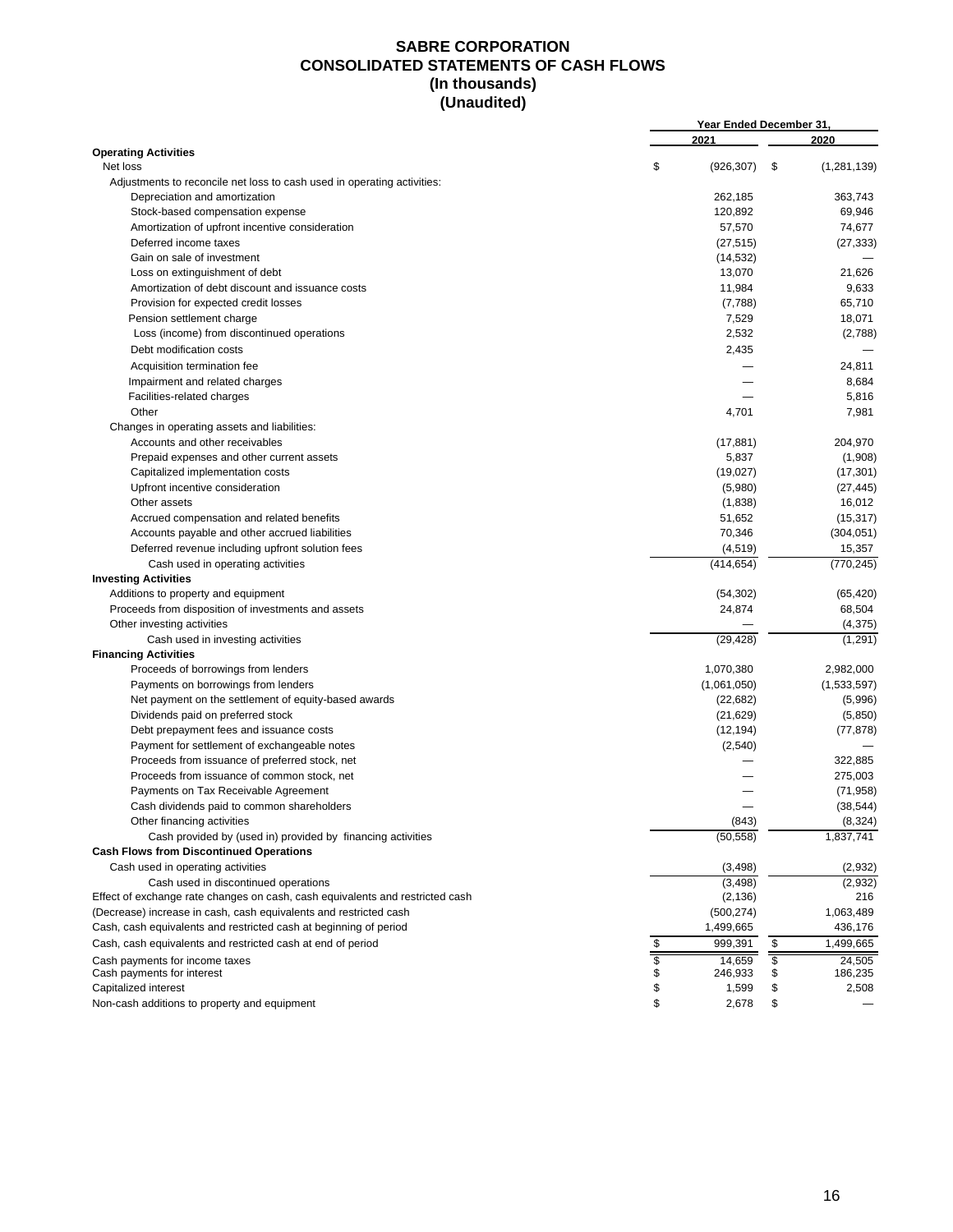#### **Non-GAAP Financial Measures**

We have included both financial measures compiled in accordance with GAAP and certain non-GAAP financial measures, including Adjusted Operating (Loss) Income, Adjusted Net (Loss) Income from continuing operations ("Adjusted Net (Loss) Income"), Adjusted EBITDA, Adjusted EPS, Free Cash Flow and ratios based on these financial measures. As a result of our business realignment in the third quarter of 2020, we have separated our technology costs from cost of revenue and moved certain expenses previously classified as cost of revenue to selling, general and administrative to provide increased visibility to our technology costs for analytical and decision-making purposes and to align costs with the current leadership and operational organizational structure.

We define Adjusted Operating (Loss) Income as Operating (loss) income adjusted for equity method (loss) income, impairment and related charges, acquisition-related amortization, restructuring and other costs, acquisition-related costs, litigation costs, net, and stock-based compensation.

We define Adjusted Net (Loss) Income as net (loss) income attributable to common stockholders adjusted for loss (income) from discontinued operations, net of tax, net income attributable to noncontrolling interests, preferred stock dividends, impairment and related charges, acquisition-related amortization, restructuring and other costs, loss on extinguishment of debt, other, net, acquisition-related costs, litigation costs, net, stock-based compensation, and the tax impact of adjustments.

We define Adjusted EBITDA as (Loss) Income from continuing operations adjusted for depreciation and amortization of property and equipment, amortization of capitalized implementation costs, acquisition-related amortization, impairment and related charges, restructuring and other costs, interest expense, net, other, net, loss on extinguishment of debt, acquisition-related costs, litigation costs, net, stock-based compensation and the remaining (benefit) provision for income taxes. We have revised our calculation of Adjusted EBITDA to no longer exclude the amortization of upfront incentive consideration in all periods presented.

We define Adjusted EPS as Adjusted Net (Loss) income divided by diluted weighted-average common shares outstanding.

We define Free Cash Flow as cash (used in) provided by operating activities less cash used in additions to property and equipment.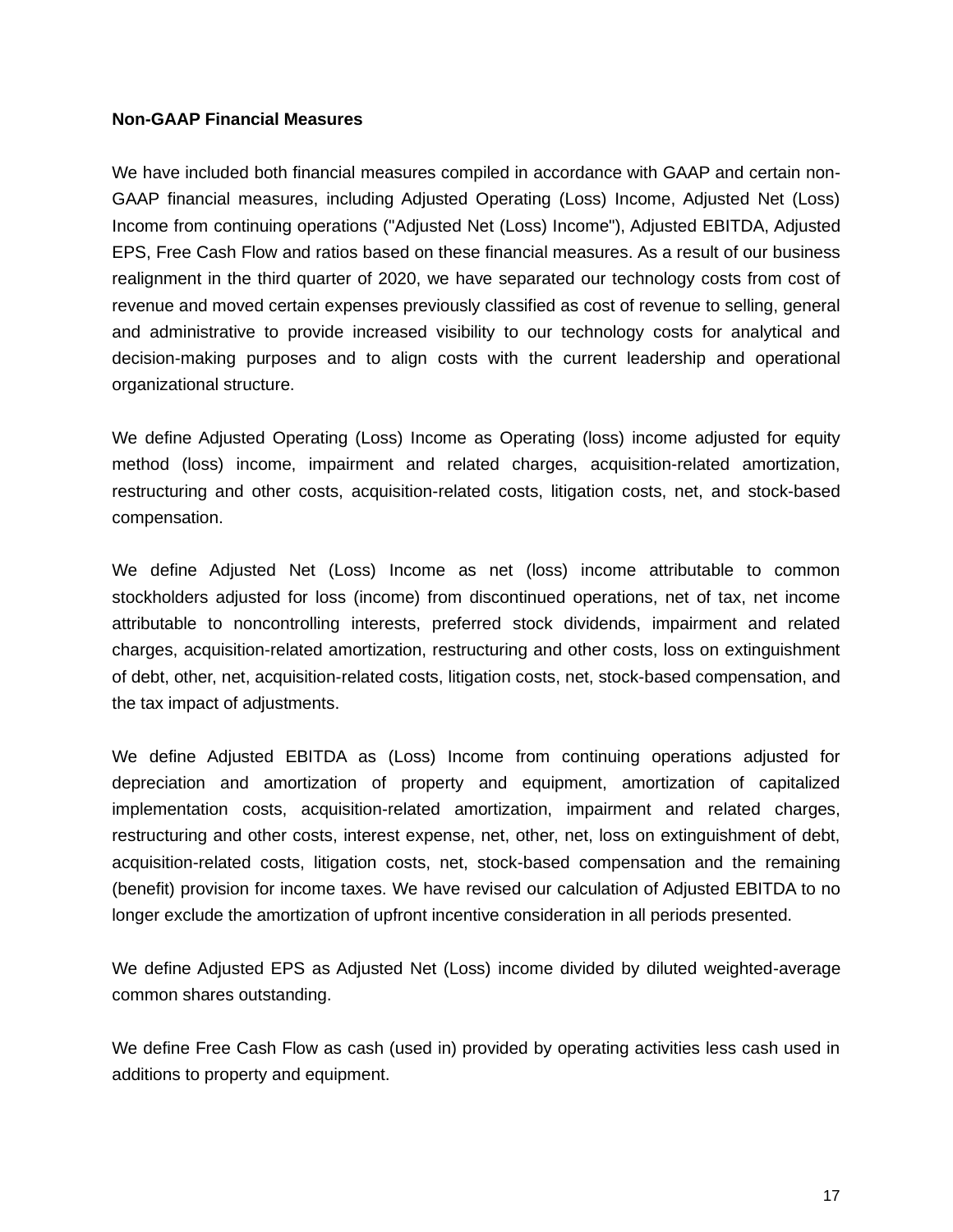We define Adjusted Net (Loss) Income from continuing operations per share as Adjusted Net (Loss) Income divided by diluted weighted-average common shares outstanding.

These non-GAAP financial measures are key metrics used by management and our board of directors to monitor our ongoing core operations because historical results have been significantly impacted by events that are unrelated to our core operations as a result of changes to our business and the regulatory environment. We believe that these non-GAAP financial measures are used by investors, analysts and other interested parties as measures of financial performance and to evaluate our ability to service debt obligations, fund capital expenditures, fund our investments in technology transformation, and meet working capital requirements. We also believe that Adjusted Operating (Loss) Income, Adjusted Net (Loss) Income, Adjusted EBITDA and Adjusted EPS assist investors in company-to-company and period-to-period comparisons by excluding differences caused by variations in capital structures (affecting interest expense), tax positions and the impact of depreciation and amortization expense. In addition, amounts derived from Adjusted EBITDA are a primary component of certain covenants under our senior secured credit facilities.

Adjusted Operating (Loss) Income, Adjusted Net (Loss) Income, Adjusted EBITDA, Adjusted EPS, Free Cash Flow and ratios based on these financial measures are not recognized terms under GAAP. These non-GAAP financial measures and ratios based on them are unaudited and have important limitations as analytical tools, and should not be viewed in isolation and do not purport to be alternatives to net income as indicators of operating performance or cash flows from operating activities as measures of liquidity. These non-GAAP financial measures and ratios based on them exclude some, but not all, items that affect net income or cash flows from operating activities and these measures may vary among companies. Our use of these measures has limitations as an analytical tool, and you should not consider them in isolation or as substitutes for analysis of our results as reported under GAAP. Some of these limitations are:

- these non-GAAP financial measures exclude certain recurring, non-cash charges such as stock-based compensation expense and amortization of acquired intangible assets;
- although depreciation and amortization are non-cash charges, the assets being depreciated and amortized may have to be replaced in the future, and Adjusted EBITDA does not reflect cash requirements for such replacements;
- Adjusted EBITDA does not reflect amortization of capitalized implementation costs associated with our revenue contracts, which may require future working capital or cash needs in the future;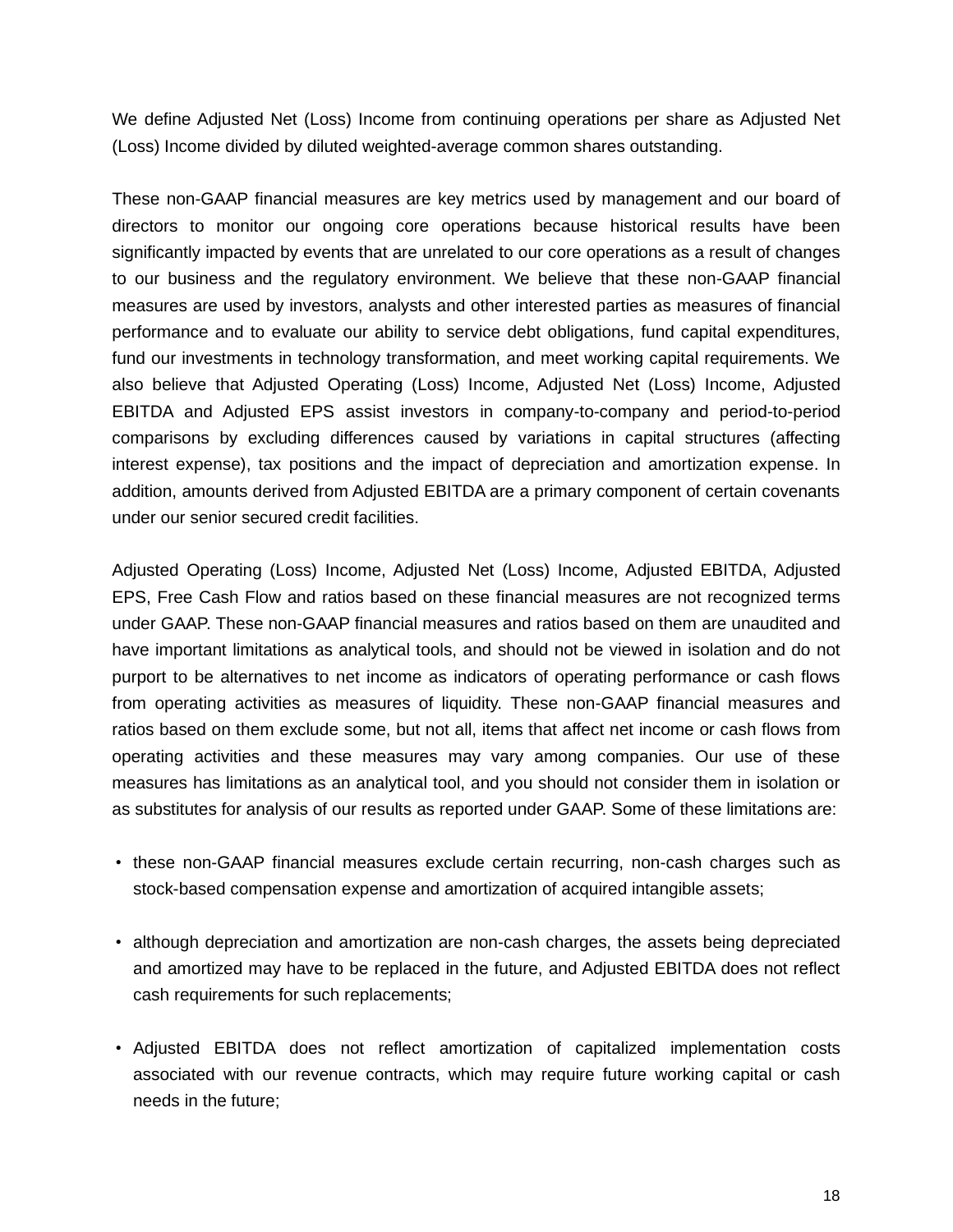- Adjusted Operating (Loss) Income, Adjusted Net (Loss) Income and Adjusted EBITDA do not reflect changes in, or cash requirements for, our working capital needs;
- Adjusted EBITDA does not reflect the interest expense or the cash requirements necessary to service interest or principal payments on our indebtedness;
- Adjusted EBITDA does not reflect tax payments that may represent a reduction in cash available to us;
- Free Cash Flow removes the impact of accrual-basis accounting on asset accounts and nondebt liability accounts, and does not reflect the cash requirements necessary to service the principal payments on our indebtedness; and
- other companies, including companies in our industry, may calculate Adjusted Operating (Loss) Income, Adjusted Net (Loss) Income, Adjusted EBITDA, Adjusted EPS or Free Cash Flow differently, which reduces their usefulness as comparative measures.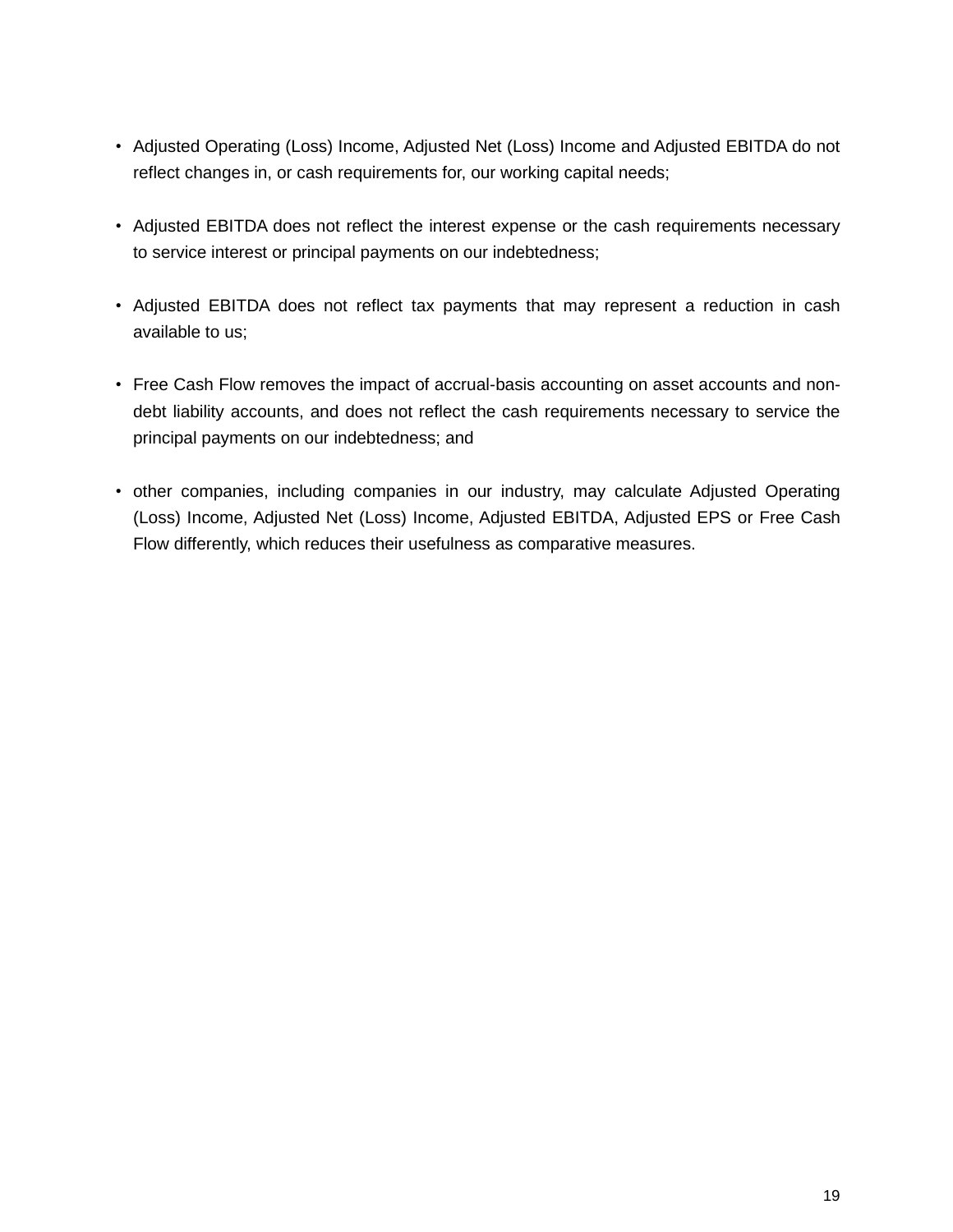# **Tabular Reconciliations for Non-GAAP Measures** *(In thousands, except per share amounts; unaudited)*

*Reconciliation of net loss attributable to common stockholders to Adjusted Net Loss from continuing operations, Operating loss to Adjusted Operating Loss, and loss from continuing operations to Adjusted EBITDA and Last Twelve Months' (LTM) Adjusted EBITDA (for Net Debt Ratio):*

|                                                                         | Three Months Ended December 31, |            |    |            | Year Ended December 31, |            |    |               |
|-------------------------------------------------------------------------|---------------------------------|------------|----|------------|-------------------------|------------|----|---------------|
|                                                                         |                                 | 2021       |    | 2020       |                         | 2021       |    | 2020          |
| Net loss attributable to common stockholders                            | $$\mathbb{S}$$                  | (192, 042) | \$ | (325,084)  | \$                      | (950, 071) | \$ | (1,289,998)   |
| Loss (Income) from discontinued operations, net of tax                  |                                 | 2,374      |    | (6, 119)   |                         | 2,532      |    | (2,788)       |
| Net income attributable to non-controlling interests <sup>(1)</sup>     |                                 | 505        |    | 363        |                         | 2,162      |    | 1,200         |
| Preferred stock dividends                                               |                                 | 5,346      |    | 5,428      |                         | 21,602     |    | 7,659         |
| Loss from continuing operations                                         | \$                              | (183, 817) | \$ | (325, 412) | \$                      | (923, 775) | \$ | (1, 283, 927) |
| Adjustments:                                                            |                                 |            |    |            |                         |            |    |               |
| Impairment and related charges <sup>(2)</sup>                           |                                 |            |    | 8,684      |                         |            |    | 8,684         |
| Acquisition-related amortization <sup>(3a)</sup>                        |                                 | 15,848     |    | 16,223     |                         | 64,144     |    | 65,998        |
| Restructuring and other costs(5)                                        |                                 | (1,886)    |    | 11,568     |                         | (7,608)    |    | 85,797        |
| Loss on extinguishment of debt                                          |                                 |            |    | 11,293     |                         | 13,070     |    | 21,626        |
| Other, $net(4)$                                                         |                                 | 4,187      |    | (5,054)    |                         | 1,748      |    | 66,961        |
| Acquisition-related costs <sup>(6)</sup>                                |                                 | 3,445      |    | (6,004)    |                         | 6,744      |    | 16,787        |
| Litigation costs, net <sup>(7)</sup>                                    |                                 | 5,149      |    | (4,022)    |                         | 22,262     |    | (1, 919)      |
| Stock-based compensation                                                |                                 | 34,770     |    | 25,041     |                         | 120,892    |    | 69,946        |
| Tax impact of adjustments <sup>(8)</sup>                                |                                 | (29, 368)  |    | 14,837     |                         | (6, 867)   |    | 23,273        |
| Adjusted Net Loss from continuing operations                            | \$                              | (151, 672) | \$ | (252, 846) | \$                      | (709, 390) | \$ | (926, 774)    |
| Adjusted Net Loss from continuing operations per share                  | \$                              | (0.47)     | \$ | (0.80)     | \$                      | (2.21)     | \$ | (3.20)        |
| Diluted weighted-average common shares outstanding                      |                                 | 323,469    |    | 317,271    |                         | 320,922    |    | 289,855       |
| Operating loss                                                          | \$                              | (125, 876) | \$ | (219, 509) | \$                      | (665, 487) | \$ | (988, 039)    |
| Add back:                                                               |                                 |            |    |            |                         |            |    |               |
| Equity method income (loss)                                             |                                 | 131        |    | (883)      |                         | (264)      |    | (2,528)       |
| Impairment and related charges <sup>(2)</sup>                           |                                 |            |    | 8,684      |                         |            |    | 8,684         |
| Acquisition-related amortization <sup>(3a)</sup>                        |                                 | 15,848     |    | 16,223     |                         | 64,144     |    | 65,998        |
| Restructuring and other costs <sup>(5)</sup>                            |                                 | (1,886)    |    | 11,568     |                         | (7,608)    |    | 85,797        |
| Acquisition-related costs <sup>(6)</sup>                                |                                 | 3,445      |    | (6,004)    |                         | 6,744      |    | 16,787        |
| Litigation costs, net <sup>(7)</sup>                                    |                                 | 5,149      |    | (4,022)    |                         | 22,262     |    | (1, 919)      |
| Stock-based compensation                                                |                                 | 34,770     |    | 25,041     |                         | 120,892    |    | 69,946        |
| <b>Adjusted Operating Loss</b>                                          | \$                              | (68, 419)  | \$ | (168, 902) | \$                      | (459,317)  | \$ | (745, 274)    |
| Loss from continuing operations                                         | \$                              | (183, 817) | \$ | (325, 412) | \$                      | (923, 775) | \$ | (1, 283, 927) |
| Adjustments:                                                            |                                 |            |    |            |                         |            |    |               |
| Depreciation and amortization of property and equipment <sup>(3b)</sup> |                                 | 32,785     |    | 59,377     |                         | 163,291    |    | 260,651       |
| Amortization of capitalized implementation costs <sup>(3c)</sup>        |                                 | 9,244      |    | 8,984      |                         | 34,750     |    | 37,094        |
| Acquisition-related amortization <sup>(3a)</sup>                        |                                 | 15,848     |    | 16,223     |                         | 64,144     |    | 65,998        |
| Impairment and related charges <sup>(2)</sup>                           |                                 |            |    | 8,684      |                         |            |    | 8,684         |
| Restructuring and other costs <sup>(5)</sup>                            |                                 | (1,886)    |    | 11,568     |                         | (7,608)    |    | 85,797        |
| Interest expense, net                                                   |                                 | 63,984     |    | 68,036     |                         | 257,818    |    | 225,785       |
| Other, $net(4)$                                                         |                                 | 4,187      |    | (5,054)    |                         | 1,748      |    | 66,961        |
| Loss on extinguishment of debt                                          |                                 |            |    | 11,293     |                         | 13,070     |    | 21,626        |
| Acquisition-related costs <sup>(6)</sup>                                |                                 | 3,445      |    | (6,004)    |                         | 6,744      |    | 16,787        |
| Litigation costs, net <sup>(7)</sup>                                    |                                 | 5,149      |    | (4,022)    |                         | 22,262     |    | (1, 919)      |
| Stock-based compensation                                                |                                 | 34,770     |    | 25,041     |                         | 120,892    |    | 69,946        |
| (Benefit) provision for income taxes                                    |                                 | (10,099)   |    | 30,745     |                         | (14, 612)  |    | (21, 012)     |
| <b>Adjusted EBITDA</b>                                                  | \$                              | (26, 390)  | \$ | (100, 541) | \$                      | (261, 276) | \$ | (447, 529)    |
| Adjusted EBITDA margin                                                  |                                 | (5.3)%     |    | $(32.0)\%$ |                         | $(15.5)\%$ |    | $(33.5)\%$    |
| Net Debt (total debt, less cash)                                        |                                 |            |    |            | \$                      | 3,828,434  | \$ | 3,307,840     |
| Net Debt / LTM Adjusted EBITDA                                          |                                 |            |    |            |                         | NM         |    | NM            |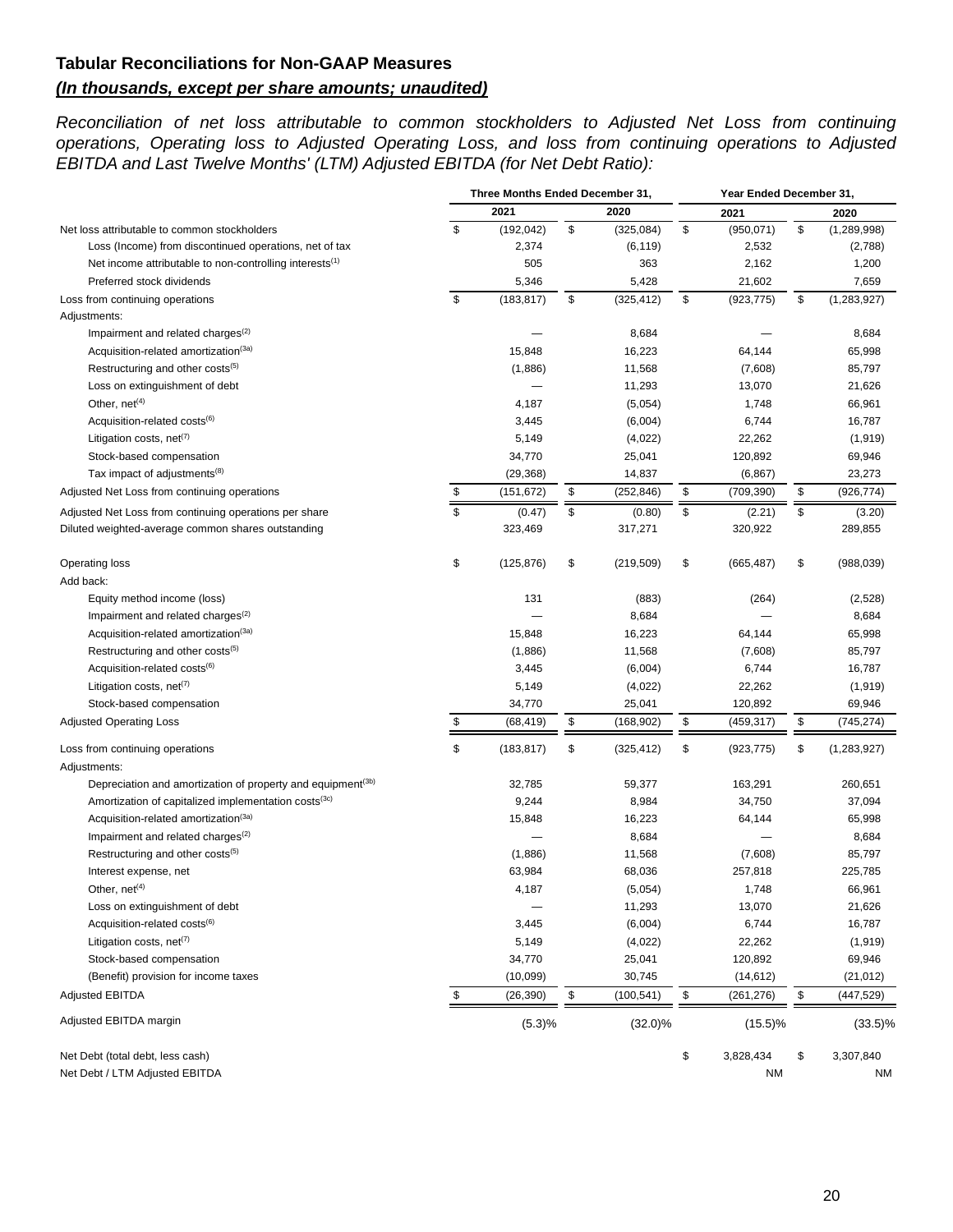# *Reconciliation of Free Cash Flow:*

|                                                 | Three Months Ended December 31, |              |  |                 |  | Year Ended December 31, |      |            |  |
|-------------------------------------------------|---------------------------------|--------------|--|-----------------|--|-------------------------|------|------------|--|
|                                                 | 2021                            |              |  | 2020            |  | 2021                    | 2020 |            |  |
| Cash used in operating activities               |                                 | $(6,502)$ \$ |  | $(183, 176)$ \$ |  | $(414.654)$ \$          |      | (770, 245) |  |
| Cash (used in) provided by investing activities |                                 | (23, 893)    |  | 51.343          |  | (29.428)                |      | (1,291)    |  |
| Cash (used in) provided by financing activities |                                 | (13,545)     |  | (36,063)        |  | (50.558)                |      | 1,837,741  |  |

|                                     | Three Months Ended December 31. |               |  |                 |  | Year Ended December 31. |      |            |  |  |
|-------------------------------------|---------------------------------|---------------|--|-----------------|--|-------------------------|------|------------|--|--|
|                                     | 2021                            |               |  | 2020            |  | 2021                    | 2020 |            |  |  |
| Cash used in operating activities   |                                 | $(6.502)$ \$  |  | $(183, 176)$ \$ |  | $(414.654)$ \$          |      | (770, 245) |  |  |
| Additions to property and equipment |                                 | (23, 893)     |  | (17.161)        |  | (54.302)                |      | (65, 420)  |  |  |
| Free Cash Flow                      |                                 | $(30.395)$ \$ |  | $(200, 337)$ \$ |  | (468.956)               |      | (835, 665) |  |  |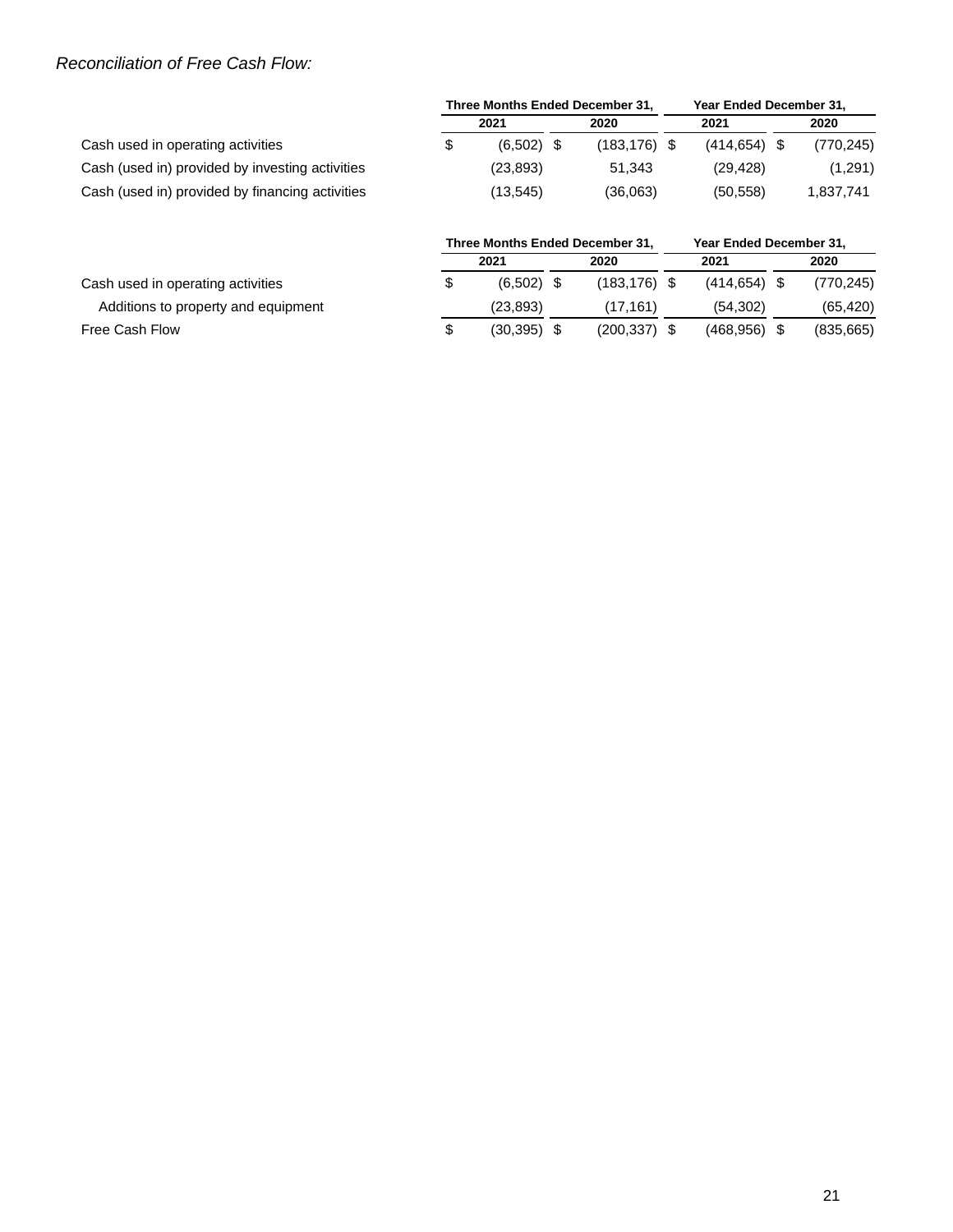# *Reconciliation of Adjusted Operating Loss to Operating loss in our statement of operations and Adjusted EBITDA to Loss from continuing operations in our statement of operations by business segment:*

|                                                                         | Three Months Ended December 31, 2021 |                                   |                         |                                 |                         |                 |                |              |  |  |  |
|-------------------------------------------------------------------------|--------------------------------------|-----------------------------------|-------------------------|---------------------------------|-------------------------|-----------------|----------------|--------------|--|--|--|
|                                                                         |                                      | <b>Travel</b><br><b>Solutions</b> |                         | <b>Hospitality</b><br>Solutions |                         | Corporate       |                | <b>Total</b> |  |  |  |
| <b>Adjusted Operating Loss</b>                                          | \$                                   | (10, 286)                         | $\sqrt[6]{\frac{1}{2}}$ | (8,830)                         | $\sqrt[6]{3}$           | $(49,303)$ \$   |                | (68, 419)    |  |  |  |
| Less:                                                                   |                                      |                                   |                         |                                 |                         |                 |                |              |  |  |  |
| Equity method income                                                    |                                      | 131                               |                         |                                 |                         |                 |                | 131          |  |  |  |
| Acquisition-related amortization(3a)                                    |                                      |                                   |                         |                                 |                         | 15,848          |                | 15,848       |  |  |  |
| Restructuring and other costs(5)                                        |                                      |                                   |                         |                                 |                         | (1,886)         |                | (1,886)      |  |  |  |
| Acquisition-related costs(6)                                            |                                      |                                   |                         |                                 |                         | 3,445           |                | 3,445        |  |  |  |
| Litigation costs, net(7)                                                |                                      |                                   |                         |                                 |                         | 5,149           |                | 5,149        |  |  |  |
| Stock-based compensation                                                |                                      |                                   |                         |                                 |                         | 34,770          |                | 34,770       |  |  |  |
| Operating loss                                                          | \$                                   | (10, 417)                         | \$                      | (8,830)                         | \$                      | $(106, 629)$ \$ |                | (125, 876)   |  |  |  |
| <b>Adjusted EBITDA</b>                                                  | \$                                   | 25,554                            | \$                      | (2,881)                         | -\$                     | (49,063)        | -\$            | (26, 390)    |  |  |  |
| Less:                                                                   |                                      |                                   |                         |                                 |                         |                 |                |              |  |  |  |
| Depreciation and amortization of property and equipment <sup>(3b)</sup> |                                      | 27,765                            |                         | 4,780                           |                         | 240             |                | 32,785       |  |  |  |
| Amortization of capitalized implementation costs(3c)                    |                                      | 8,075                             |                         | 1,169                           |                         |                 |                | 9,244        |  |  |  |
| Acquisition-related amortization(3a)                                    |                                      |                                   |                         |                                 |                         | 15,848          |                | 15,848       |  |  |  |
| Restructuring and other costs(5)                                        |                                      |                                   |                         |                                 |                         | (1,886)         |                | (1,886)      |  |  |  |
| Acquisition-related costs(6)                                            |                                      |                                   |                         |                                 |                         | 3,445           |                | 3,445        |  |  |  |
| Litigation costs, net(7)                                                |                                      |                                   |                         |                                 |                         | 5,149           |                | 5,149        |  |  |  |
| Stock-based compensation                                                |                                      |                                   |                         |                                 |                         | 34,770          |                | 34,770       |  |  |  |
| Equity method income                                                    |                                      | 131                               |                         |                                 |                         |                 |                | 131          |  |  |  |
| Operating loss                                                          | \$                                   | (10, 417)                         | \$                      | (8,830)                         | $\sqrt[6]{\frac{1}{2}}$ | (106, 629)      | $\mathfrak{S}$ | (125, 876)   |  |  |  |
| Interest expense, net                                                   |                                      |                                   |                         |                                 |                         |                 |                | (63, 984)    |  |  |  |
| Other, net <sup>(4)</sup>                                               |                                      |                                   |                         |                                 |                         |                 |                | (4, 187)     |  |  |  |
| Equity method income                                                    |                                      |                                   |                         |                                 |                         |                 |                | 131          |  |  |  |
| Benefit for income taxes                                                |                                      |                                   |                         |                                 |                         |                 |                | 10,099       |  |  |  |
| Loss from continuing operations                                         |                                      |                                   |                         |                                 |                         |                 | \$             | (183, 817)   |  |  |  |
| Operating income margin                                                 |                                      | <b>NM</b>                         |                         | <b>NM</b>                       |                         | <b>NM</b>       |                | <b>NM</b>    |  |  |  |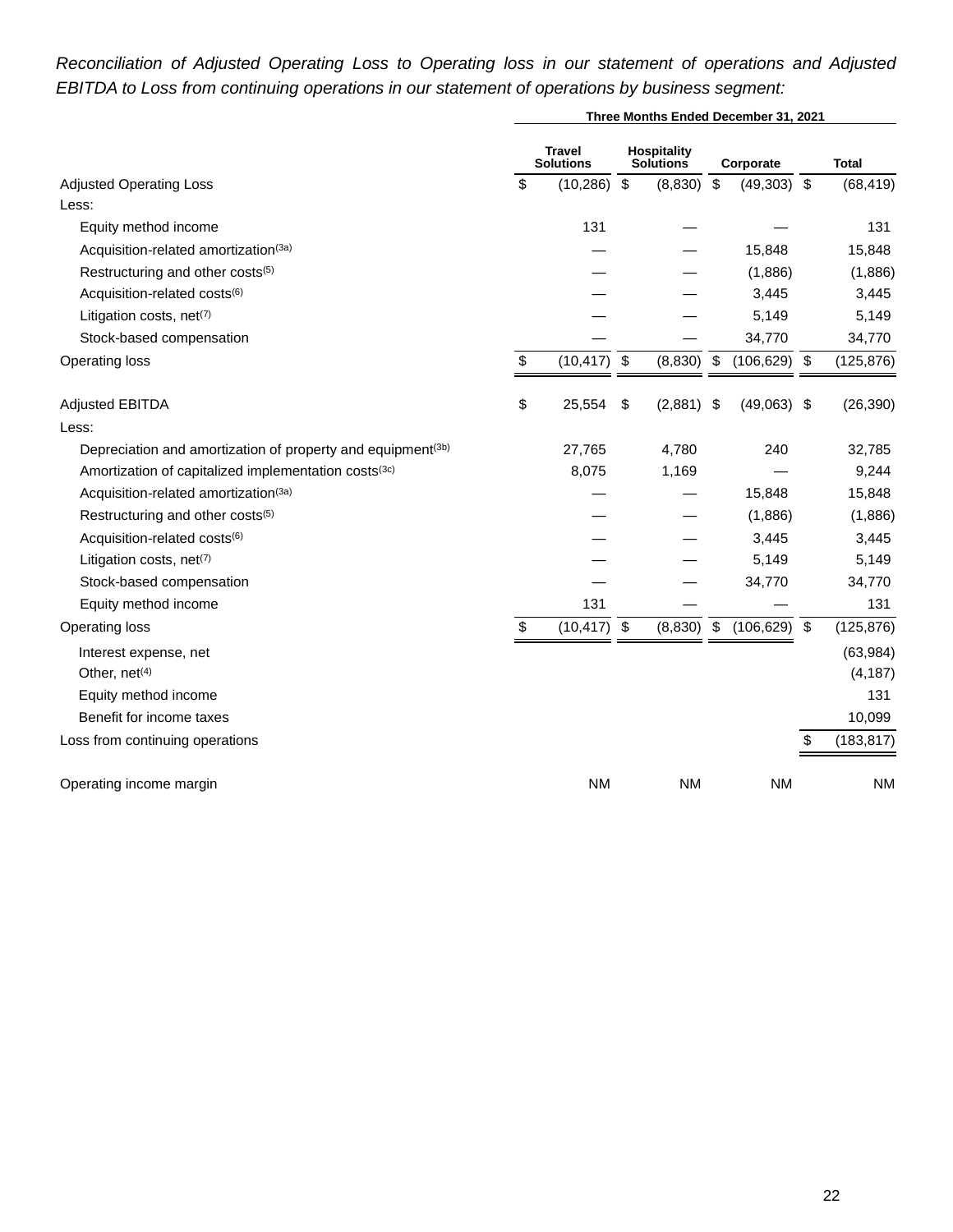|                                                             |                                   |                                        |                         | Three Months Ended December 31, 2020 |                  |
|-------------------------------------------------------------|-----------------------------------|----------------------------------------|-------------------------|--------------------------------------|------------------|
|                                                             | <b>Travel</b><br><b>Solutions</b> | <b>Hospitality</b><br><b>Solutions</b> |                         | Corporate                            | <b>Total</b>     |
| <b>Adjusted Operating Loss</b>                              | \$<br>$(114, 538)$ \$             | (15, 440)                              | $\sqrt[6]{\frac{1}{2}}$ | $(38,924)$ \$                        | (168, 902)       |
| Less:                                                       |                                   |                                        |                         |                                      |                  |
| Equity method loss                                          | (883)                             |                                        |                         |                                      | (883)            |
| Impairment and related charges <sup>(2)</sup>               |                                   |                                        |                         | 8,684                                | 8,684            |
| Acquisition-related amortization(3a)                        |                                   |                                        |                         | 16,223                               | 16,223           |
| Restructuring and other costs(5)                            |                                   |                                        |                         | 11,568                               | 11,568           |
| Acquisition-related costs(6)                                |                                   |                                        |                         | (6,004)                              | (6,004)          |
| Litigation costs, net(7)                                    |                                   |                                        |                         | (4,022)                              | (4,022)          |
| Stock-based compensation                                    |                                   |                                        |                         | 25,041                               | 25,041           |
| Operating loss                                              | \$<br>$(113, 655)$ \$             | (15, 440)                              | $\sqrt[3]{2}$           | $(90, 414)$ \$                       | (219, 509)       |
| Adjusted EBITDA                                             | \$<br>$(56,082)$ \$               | (5,998)                                | -\$                     | $(38, 461)$ \$                       | (100, 541)       |
| Less:                                                       |                                   |                                        |                         |                                      |                  |
| Depreciation and amortization of property and equipment(3b) | 50,517                            | 8,397                                  |                         | 463                                  | 59,377           |
| Amortization of capitalized implementation costs(3c)        | 7,939                             | 1,045                                  |                         |                                      | 8,984            |
| Acquisition-related amortization(3a)                        |                                   |                                        |                         | 16,223                               | 16,223           |
| Impairment and related charges <sup>(2)</sup>               |                                   |                                        |                         | 8,684                                | 8,684            |
| Restructuring and other costs(5)                            |                                   |                                        |                         | 11,568                               | 11,568           |
| Acquisition-related costs(6)                                |                                   |                                        |                         | (6,004)                              | (6,004)          |
| Litigation costs, net <sup>(7)</sup>                        |                                   |                                        |                         | (4,022)                              | (4,022)          |
| Stock-based compensation                                    |                                   |                                        |                         | 25,041                               | 25,041           |
| Equity method loss                                          | (883)                             |                                        |                         |                                      | (883)            |
| <b>Operating loss</b>                                       | \$<br>$(113, 655)$ \$             | (15, 440)                              | \$                      | (90, 414)                            | \$<br>(219, 509) |
| Interest expense, net                                       |                                   |                                        |                         |                                      | (68,036)         |
| Other, net <sup>(4)</sup>                                   |                                   |                                        |                         |                                      | 5,054            |
| Loss on extinguishment of debt                              |                                   |                                        |                         |                                      | (11, 293)        |
| Equity method loss                                          |                                   |                                        |                         |                                      | (883)            |
| Provision for income taxes                                  |                                   |                                        |                         |                                      | (30, 745)        |
| Loss from continuing operations                             |                                   |                                        |                         |                                      | \$<br>(325, 412) |
| Operating income margin                                     | <b>NM</b>                         | ΝM                                     |                         | <b>NM</b>                            | ΝM               |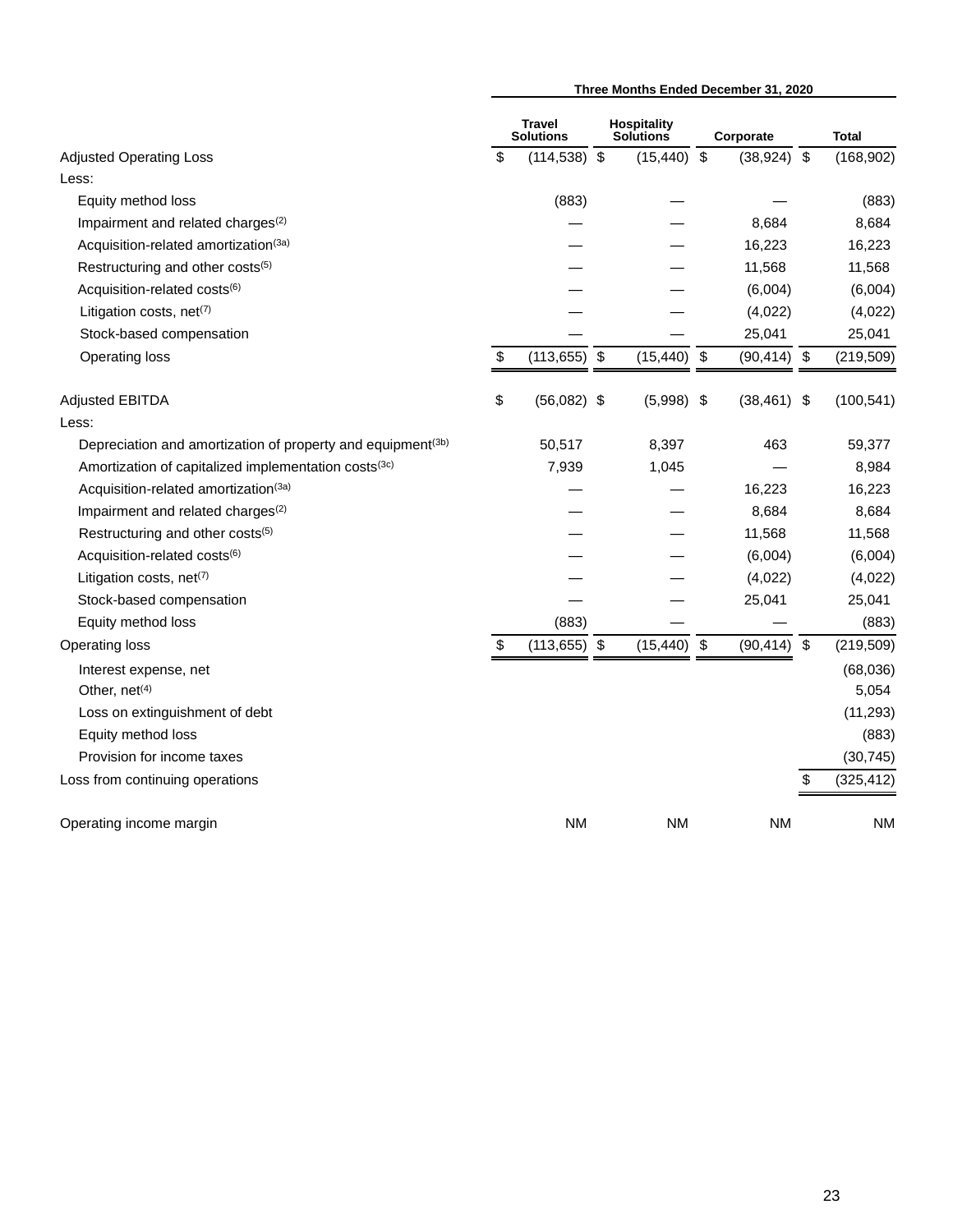|                                                             |                            |               |                                 |       | Year Ended December 31, 2021 |                  |
|-------------------------------------------------------------|----------------------------|---------------|---------------------------------|-------|------------------------------|------------------|
|                                                             | Travel<br><b>Solutions</b> |               | Hospitality<br><b>Solutions</b> |       | Corporate                    | <b>Total</b>     |
| <b>Adjusted Operating Loss</b>                              | \$ (222, 679)              | $\sqrt[6]{3}$ | (39, 806)                       | \$    | (196, 832)                   | \$<br>(459, 317) |
| Less:                                                       |                            |               |                                 |       |                              |                  |
| Equity method loss                                          | (264)                      |               |                                 |       |                              | (264)            |
| Acquisition-related amortization <sup>(3a)</sup>            |                            |               |                                 |       | 64,144                       | 64,144           |
| Restructuring and other costs(5)                            |                            |               |                                 |       | (7,608)                      | (7,608)          |
| Acquisition-related costs(6)                                |                            |               |                                 |       | 6,744                        | 6,744            |
| Litigation costs, net(7)                                    |                            |               |                                 |       | 22,262                       | 22,262           |
| Stock-based compensation                                    |                            |               |                                 |       | 120,892                      | 120,892          |
| Operating loss                                              | \$ (222, 415)              | \$            | (39, 806)                       | $\$\$ | $(403, 266)$ \$              | (665, 487)       |
| <b>Adjusted EBITDA</b>                                      | \$<br>(52,006)             | \$            | (13, 452)                       | \$    | (195, 818)                   | \$<br>(261, 276) |
| Less:                                                       |                            |               |                                 |       |                              |                  |
| Depreciation and amortization of property and equipment(3b) | 140,231                    |               | 22,046                          |       | 1,014                        | 163,291          |
| Amortization of capitalized implementation costs(3c)        | 30,442                     |               | 4,308                           |       |                              | 34,750           |
| Acquisition-related amortization(3a)                        |                            |               |                                 |       | 64,144                       | 64,144           |
| Restructuring and other costs(5)                            |                            |               |                                 |       | (7,608)                      | (7,608)          |
| Acquisition-related costs(6)                                |                            |               |                                 |       | 6,744                        | 6,744            |
| Litigation costs, net <sup>(7)</sup>                        |                            |               |                                 |       | 22,262                       | 22,262           |
| Stock-based compensation                                    |                            |               |                                 |       | 120,892                      | 120,892          |
| Equity method loss                                          | (264)                      |               |                                 |       |                              | (264)            |
| Operating loss                                              | \$ (222, 415)              | \$            | (39, 806)                       | \$    | (403, 266)                   | \$<br>(665, 487) |
| Interest expense, net                                       |                            |               |                                 |       |                              | (257, 818)       |
| Other, net <sup>(4)</sup>                                   |                            |               |                                 |       |                              | (1,748)          |
| Loss on extinguishment of debt                              |                            |               |                                 |       |                              | (13,070)         |
| Equity method loss                                          |                            |               |                                 |       |                              | (264)            |
| Benefit for income taxes                                    |                            |               |                                 |       |                              | 14,612           |
| Loss from continuing operations                             |                            |               |                                 |       |                              | \$<br>(923, 775) |
| Operating income margin                                     | <b>NM</b>                  |               | <b>NM</b>                       |       | <b>NM</b>                    | <b>NM</b>        |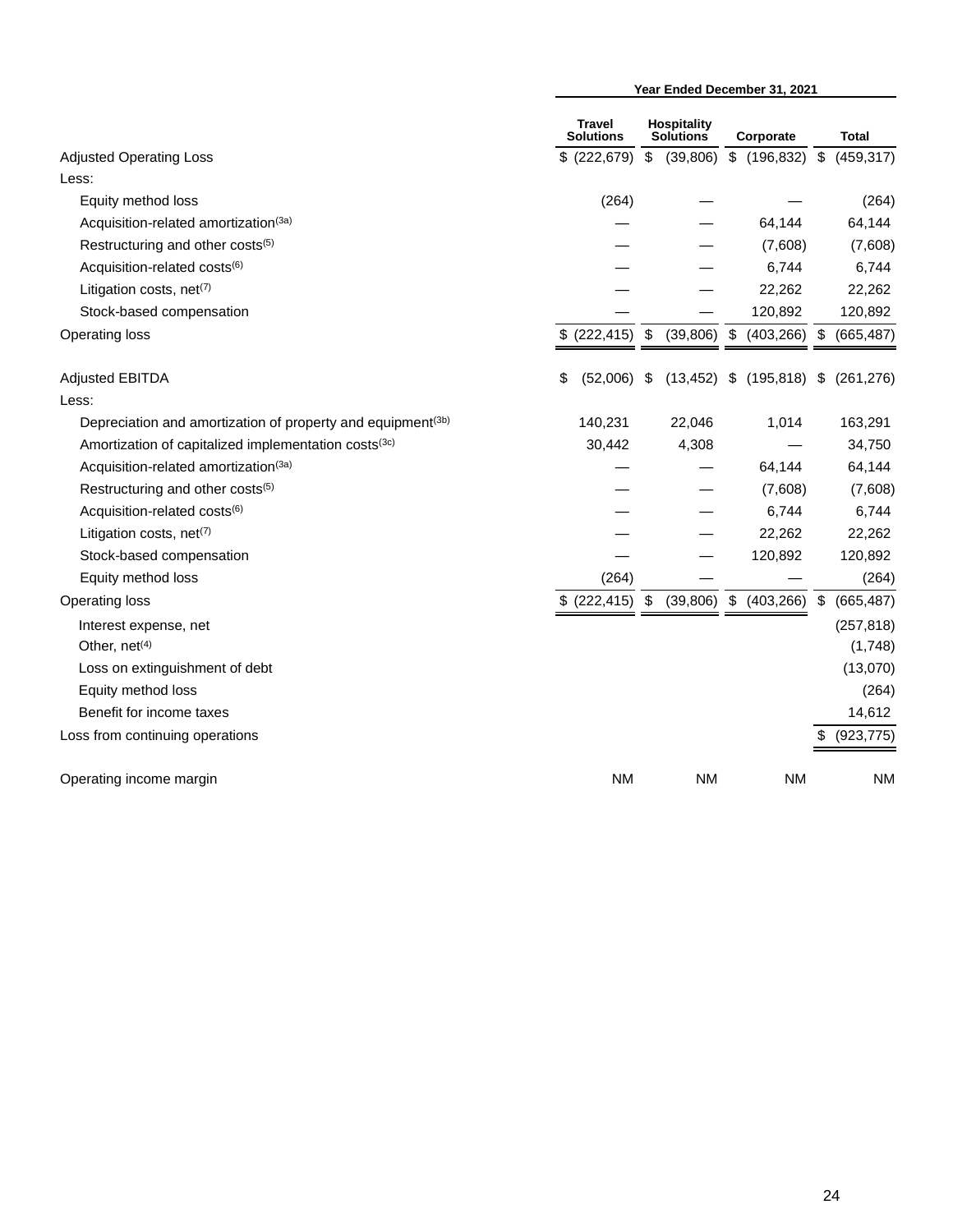|                                                                         | Year Ended December 31, 2020 |                                   |                           |                                        |                         |            |                         |               |
|-------------------------------------------------------------------------|------------------------------|-----------------------------------|---------------------------|----------------------------------------|-------------------------|------------|-------------------------|---------------|
|                                                                         |                              | <b>Travel</b><br><b>Solutions</b> |                           | <b>Hospitality</b><br><b>Solutions</b> |                         | Corporate  |                         | <b>Total</b>  |
| <b>Adjusted Operating Loss</b>                                          | \$                           | (523, 122)                        | $\sqrt[6]{\frac{1}{2}}$   | (63, 915)                              | $\sqrt[6]{\frac{1}{2}}$ | (158, 237) | $\sqrt[6]{\frac{1}{2}}$ | (745, 274)    |
| Less:                                                                   |                              |                                   |                           |                                        |                         |            |                         |               |
| Equity method loss                                                      |                              | (2,528)                           |                           |                                        |                         |            |                         | (2,528)       |
| Impairment and related charges <sup>(2)</sup>                           |                              |                                   |                           |                                        |                         | 8,684      |                         | 8,684         |
| Acquisition-related amortization <sup>(3a)</sup>                        |                              |                                   |                           |                                        |                         | 65,998     |                         | 65,998        |
| Restructuring and other costs(5)                                        |                              |                                   |                           |                                        |                         | 85,797     |                         | 85,797        |
| Acquisition-related costs(6)                                            |                              |                                   |                           |                                        |                         | 16,787     |                         | 16,787        |
| Litigation costs, net <sup>(7)</sup>                                    |                              |                                   |                           |                                        |                         | (1, 919)   |                         | (1, 919)      |
| Stock-based compensation                                                |                              |                                   |                           |                                        |                         | 69,946     |                         | 69,946        |
| Operating loss                                                          | \$                           | (520, 594)                        | $\boldsymbol{\mathsf{S}}$ | (63, 915)                              | \$                      | (403, 530) | \$                      | (988, 039)    |
| <b>Adjusted EBITDA</b>                                                  | \$                           | (272, 582)                        | - \$                      | (21, 126)                              | \$                      | (153, 821) | \$                      | (447, 529)    |
| Less:                                                                   |                              |                                   |                           |                                        |                         |            |                         |               |
| Depreciation and amortization of property and equipment <sup>(3b)</sup> |                              | 217,808                           |                           | 38,427                                 |                         | 4,416      |                         | 260,651       |
| Amortization of capitalized implementation costs <sup>(3c)</sup>        |                              | 32,732                            |                           | 4,362                                  |                         |            |                         | 37,094        |
| Acquisition-related amortization(3a)                                    |                              |                                   |                           |                                        |                         | 65,998     |                         | 65,998        |
| Impairment and related charges <sup>(2)</sup>                           |                              |                                   |                           |                                        |                         | 8,684      |                         | 8,684         |
| Restructuring and other costs(5)                                        |                              |                                   |                           |                                        |                         | 85,797     |                         | 85,797        |
| Acquisition-related costs(6)                                            |                              |                                   |                           |                                        |                         | 16,787     |                         | 16,787        |
| Litigation costs, net <sup>(7)</sup>                                    |                              |                                   |                           |                                        |                         | (1, 919)   |                         | (1, 919)      |
| Stock-based compensation                                                |                              |                                   |                           |                                        |                         | 69,946     |                         | 69,946        |
| Equity method loss                                                      |                              | (2,528)                           |                           |                                        |                         |            |                         | (2,528)       |
| Operating loss                                                          | \$                           | $(520, 594)$ \$                   |                           | (63, 915)                              | \$                      | (403, 530) | \$                      | (988, 039)    |
| Interest expense, net                                                   |                              |                                   |                           |                                        |                         |            |                         | (225, 785)    |
| Other, net <sup>(4)</sup>                                               |                              |                                   |                           |                                        |                         |            |                         | (66, 961)     |
| Loss on extinguishment of debt                                          |                              |                                   |                           |                                        |                         |            |                         | (21, 626)     |
| Equity method loss                                                      |                              |                                   |                           |                                        |                         |            |                         | (2,528)       |
| Benefit for income taxes                                                |                              |                                   |                           |                                        |                         |            |                         | 21,012        |
| Loss from continuing operations                                         |                              |                                   |                           |                                        |                         |            |                         | \$(1,283,927) |
| Operating income margin                                                 |                              | <b>NM</b>                         |                           | <b>NM</b>                              |                         | <b>NM</b>  |                         | <b>NM</b>     |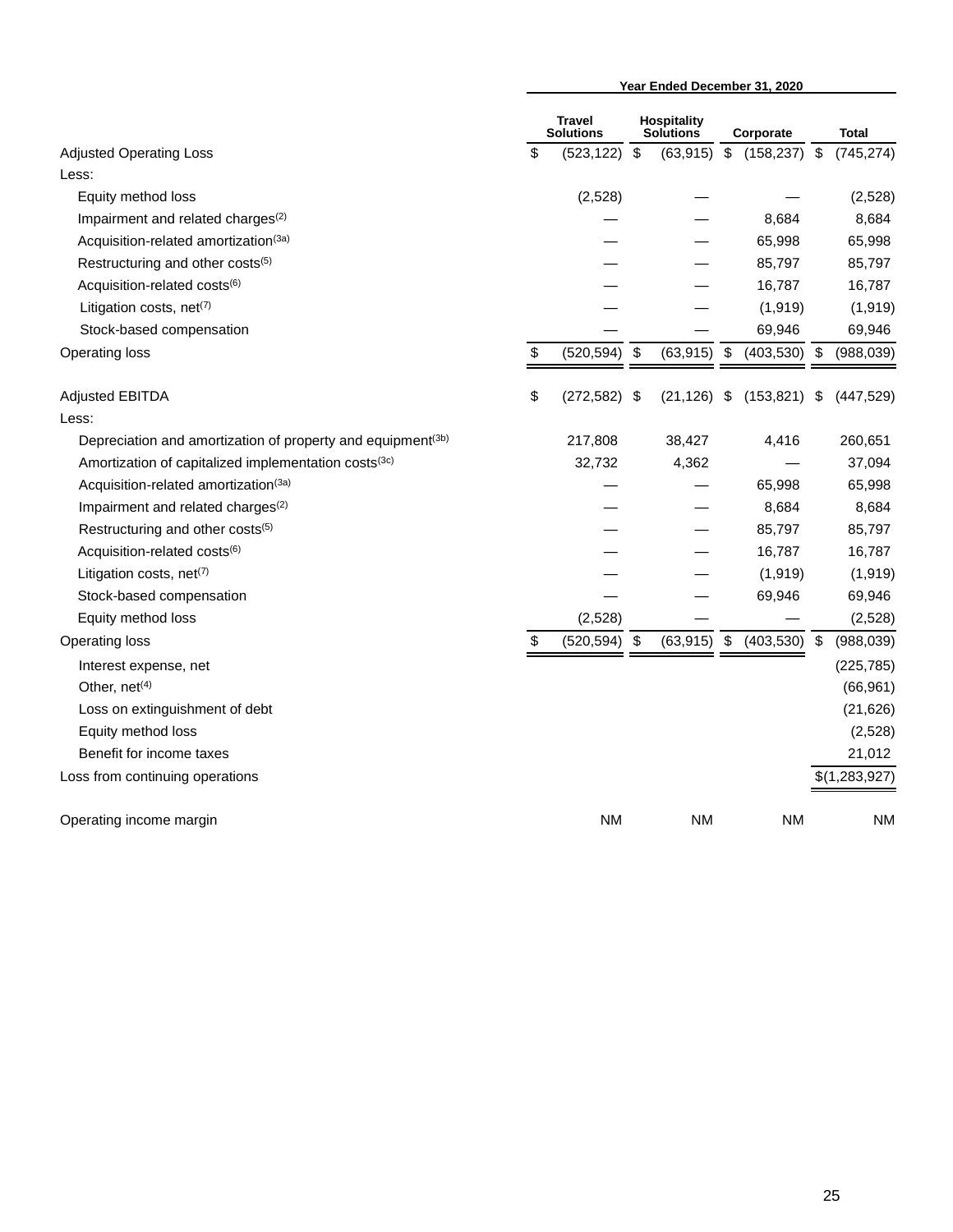#### **Non-GAAP Footnotes**

- (1) Net income attributable to non-controlling interests represents an adjustment to include earnings allocated to non-controlling interests held in (i) Sabre Travel Network Middle East of 40% (ii) Sabre Seyahat Dagitim Sistemleri A.S. of 40% (iii) Sabre Travel Network Lanka (Pte) Ltd of 40%, and (iv) Sabre Bulgaria of 40%.
- (2) Impairment and related charges consists of \$5 million associated with software developed for internal use and \$4 million associated with capitalized implementation costs related to a specific customer based on our analysis of the recoverability of such amounts.
- (3) Depreciation and amortization expenses:
	- a. Acquisition-related amortization represents amortization of intangible assets from the take-private transaction in 2007 as well as intangibles associated with acquisitions since that date.
	- b. Depreciation and amortization of property and equipment includes software developed for internal use as well as amortization of contract acquisition costs.
	- c. Amortization of capitalized implementation costs represents amortization of upfront costs to implement new customer contracts under our SaaS and hosted revenue model.
- (4) Other, net includes a \$15 million gain on sale of equity securities during the first quarter of 2021, an \$8 million pension settlement charge recorded in 2021, debt modification costs for financing fees of \$2 million recorded in the third quarter of 2021, a \$46 million charge related to termination payments incurred in 2020 in connection with the now-terminated acquisition of Farelogix Inc. ("Farelogix") and an \$18 million pension settlement charge recorded in 2020, partially offset by a \$10 million gain on sale of our headquarters building in the fourth quarter of 2020. In addition, all periods presented include foreign exchange gains and losses related to the remeasurement of foreign currency denominated balances included in our consolidated balance sheets into the relevant functional currency
- (5) Restructuring and other costs represents charges, and adjustments to those charges, associated with business restructuring and associated changes, as well as other measures to support the new organizational structure and to respond to the impacts of the COVID-19 pandemic on our business, facilities and cost structure.